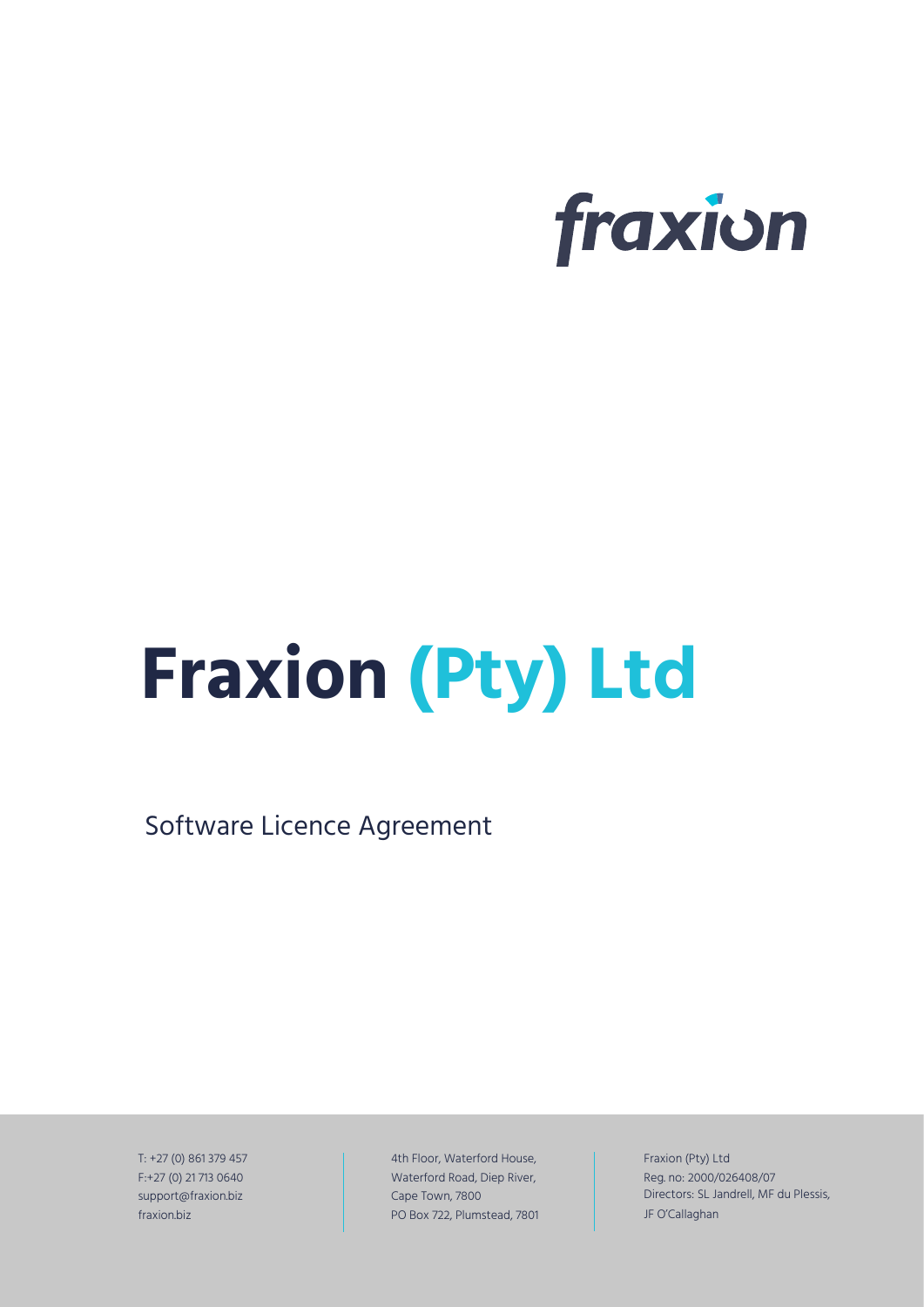# Table of contents

| $\mathbf{1}$ .                                                                                                                                                                                                                                                                                                                                                                                                                                                                                   |  |
|--------------------------------------------------------------------------------------------------------------------------------------------------------------------------------------------------------------------------------------------------------------------------------------------------------------------------------------------------------------------------------------------------------------------------------------------------------------------------------------------------|--|
| 2.<br>$\lvert \text{n} \text{troduction} \rvert_{\text{}} \rvert_{\text{}} \rvert_{\text{}} \rvert_{\text{}} \rvert_{\text{}} \rvert_{\text{}} \rvert_{\text{}} \rvert_{\text{}} \rvert_{\text{}} \rvert_{\text{}} \rvert_{\text{}} \rvert_{\text{}} \rvert_{\text{}} \rvert_{\text{}} \rvert_{\text{}} \rvert_{\text{}} \rvert_{\text{}} \rvert_{\text{}} \rvert_{\text{}} \rvert_{\text{}} \rvert_{\text{}} \rvert_{\text{}} \rvert_{\text{}} \rvert_{\text{}} \rvert_{\text{}} \rvert_{\text$ |  |
| $\overline{3}$ .                                                                                                                                                                                                                                                                                                                                                                                                                                                                                 |  |
|                                                                                                                                                                                                                                                                                                                                                                                                                                                                                                  |  |
|                                                                                                                                                                                                                                                                                                                                                                                                                                                                                                  |  |
|                                                                                                                                                                                                                                                                                                                                                                                                                                                                                                  |  |
|                                                                                                                                                                                                                                                                                                                                                                                                                                                                                                  |  |
|                                                                                                                                                                                                                                                                                                                                                                                                                                                                                                  |  |
|                                                                                                                                                                                                                                                                                                                                                                                                                                                                                                  |  |
|                                                                                                                                                                                                                                                                                                                                                                                                                                                                                                  |  |
|                                                                                                                                                                                                                                                                                                                                                                                                                                                                                                  |  |
|                                                                                                                                                                                                                                                                                                                                                                                                                                                                                                  |  |
|                                                                                                                                                                                                                                                                                                                                                                                                                                                                                                  |  |
|                                                                                                                                                                                                                                                                                                                                                                                                                                                                                                  |  |
|                                                                                                                                                                                                                                                                                                                                                                                                                                                                                                  |  |
|                                                                                                                                                                                                                                                                                                                                                                                                                                                                                                  |  |
|                                                                                                                                                                                                                                                                                                                                                                                                                                                                                                  |  |
|                                                                                                                                                                                                                                                                                                                                                                                                                                                                                                  |  |
|                                                                                                                                                                                                                                                                                                                                                                                                                                                                                                  |  |
|                                                                                                                                                                                                                                                                                                                                                                                                                                                                                                  |  |
|                                                                                                                                                                                                                                                                                                                                                                                                                                                                                                  |  |
|                                                                                                                                                                                                                                                                                                                                                                                                                                                                                                  |  |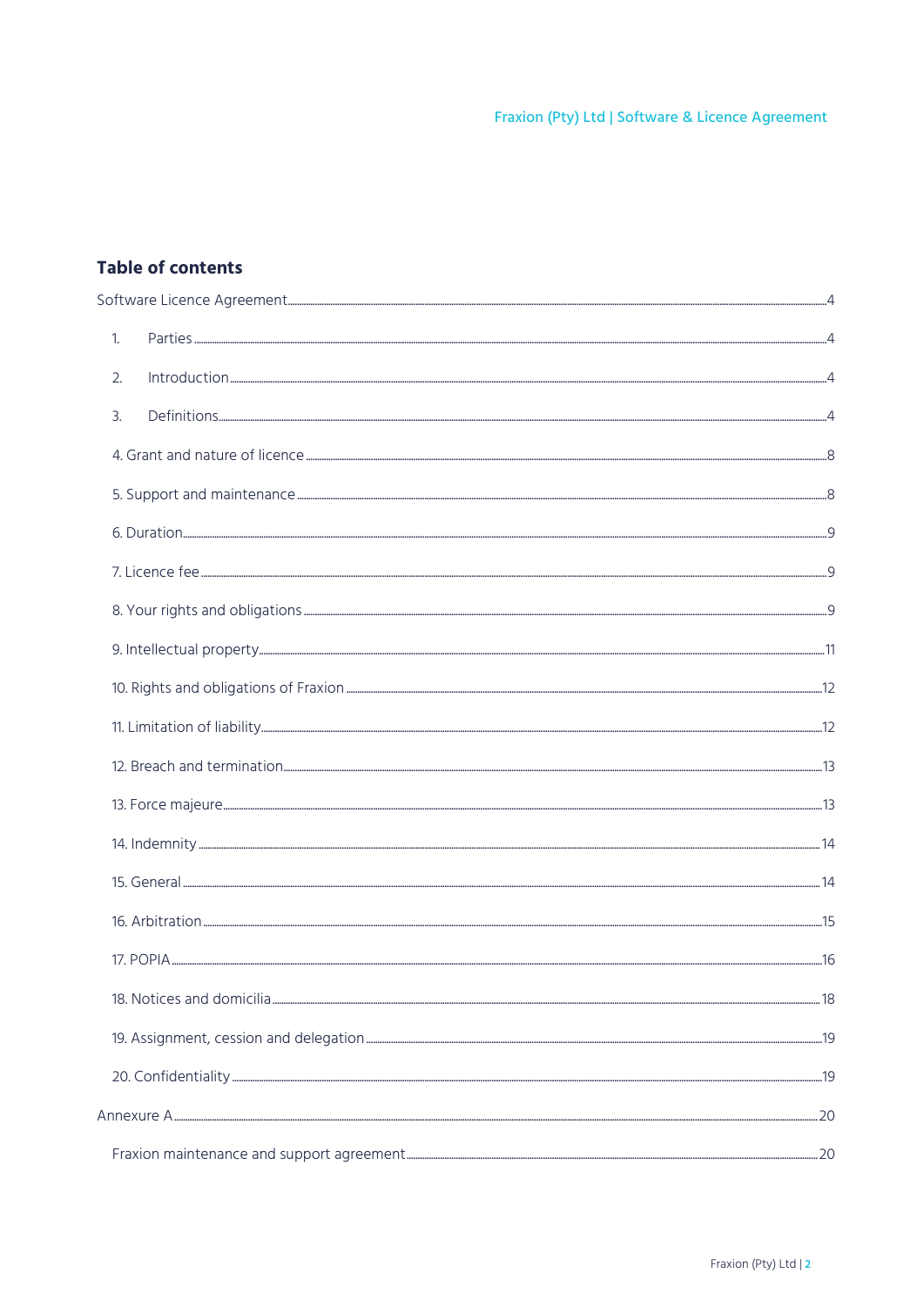| 1. |  |
|----|--|
| 2. |  |
|    |  |
|    |  |
|    |  |
|    |  |
|    |  |
|    |  |
|    |  |
|    |  |
|    |  |
|    |  |
|    |  |
|    |  |
|    |  |
|    |  |
|    |  |
|    |  |
|    |  |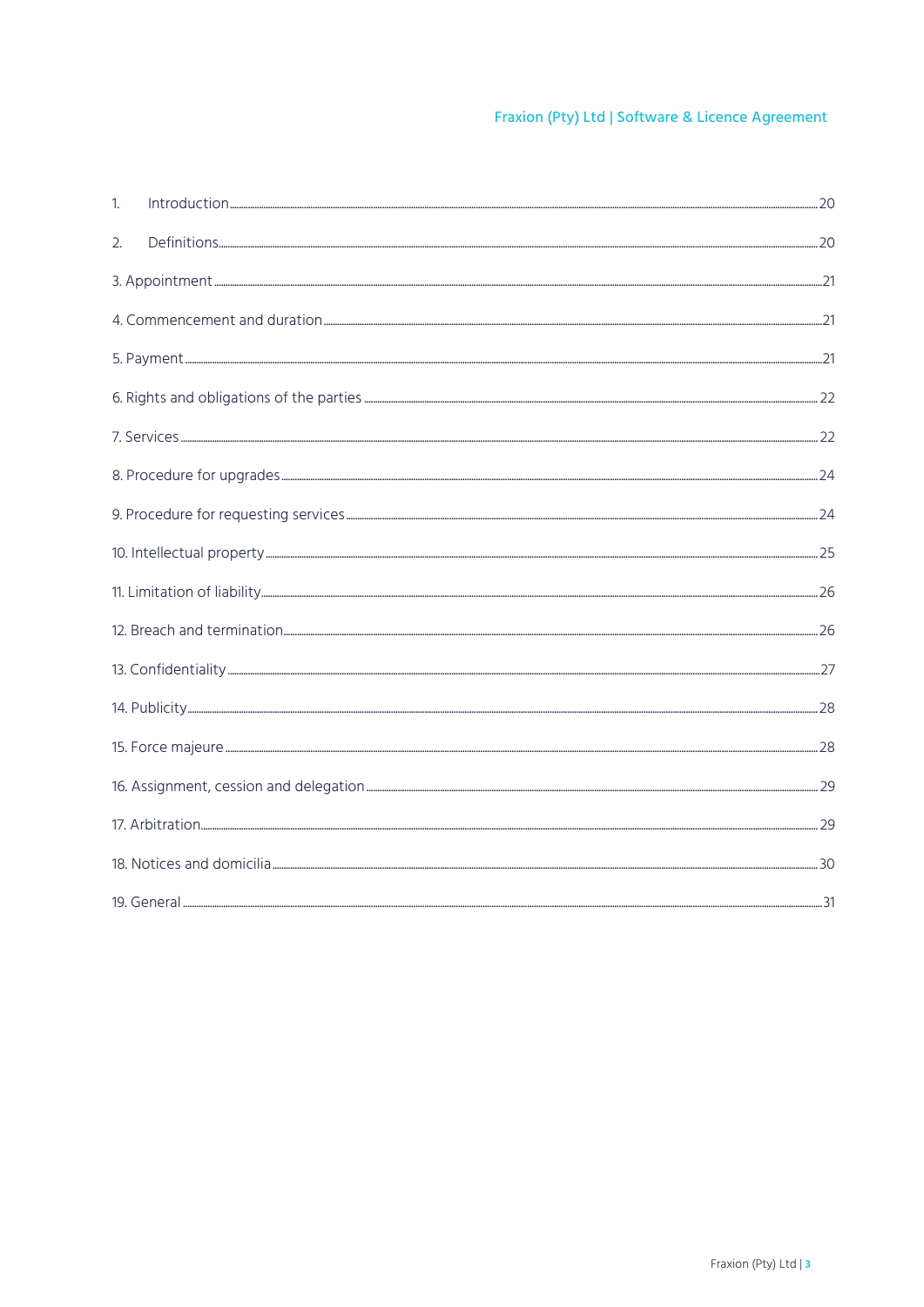## <span id="page-3-0"></span>**Software Licence Agreement**

## <span id="page-3-1"></span>**1. Parties**

1.1 The parties to this agreement are –

1.1.1 Fraxion (Proprietary) Limited hereinafter referred to as "Fraxion"

and

112 You

1.2 The parties agree as set out below.

## <span id="page-3-2"></span>**2. Introduction**

2.1 Fraxion has developed and is the proprietor of Software technology relating inter alia to the management of internal expenditure and is referred to as the Software;

2.2 You wish to obtain a licence to use the Software in accordance with the terms and conditions as set out in this Agreement; and

2.3 By installing the Software you agree that you have read, understand and are bound by this Agreement.

2.4 Your use of the Software indicates your acceptance without modification of this Agreement, which will constitute a legal agreement between you and Fraxion. If you do not want to be bound by the terms, you must not use or install the Software.

2.5 No sales representative, dealer, agent, officer or employee of Fraxion has the authority to change or modify this Agreement, except pursuant to an official revised version of this Agreement, and you may not rely on any such change or modification. This Agreement cannot be changed by you and our activation or provision of any licence or services to you does not indicate our acceptance of any changes made by you to our Agreement.

## <span id="page-3-3"></span>**3. Definitions**

3.1 In this Agreement, unless the context indicates the contrary: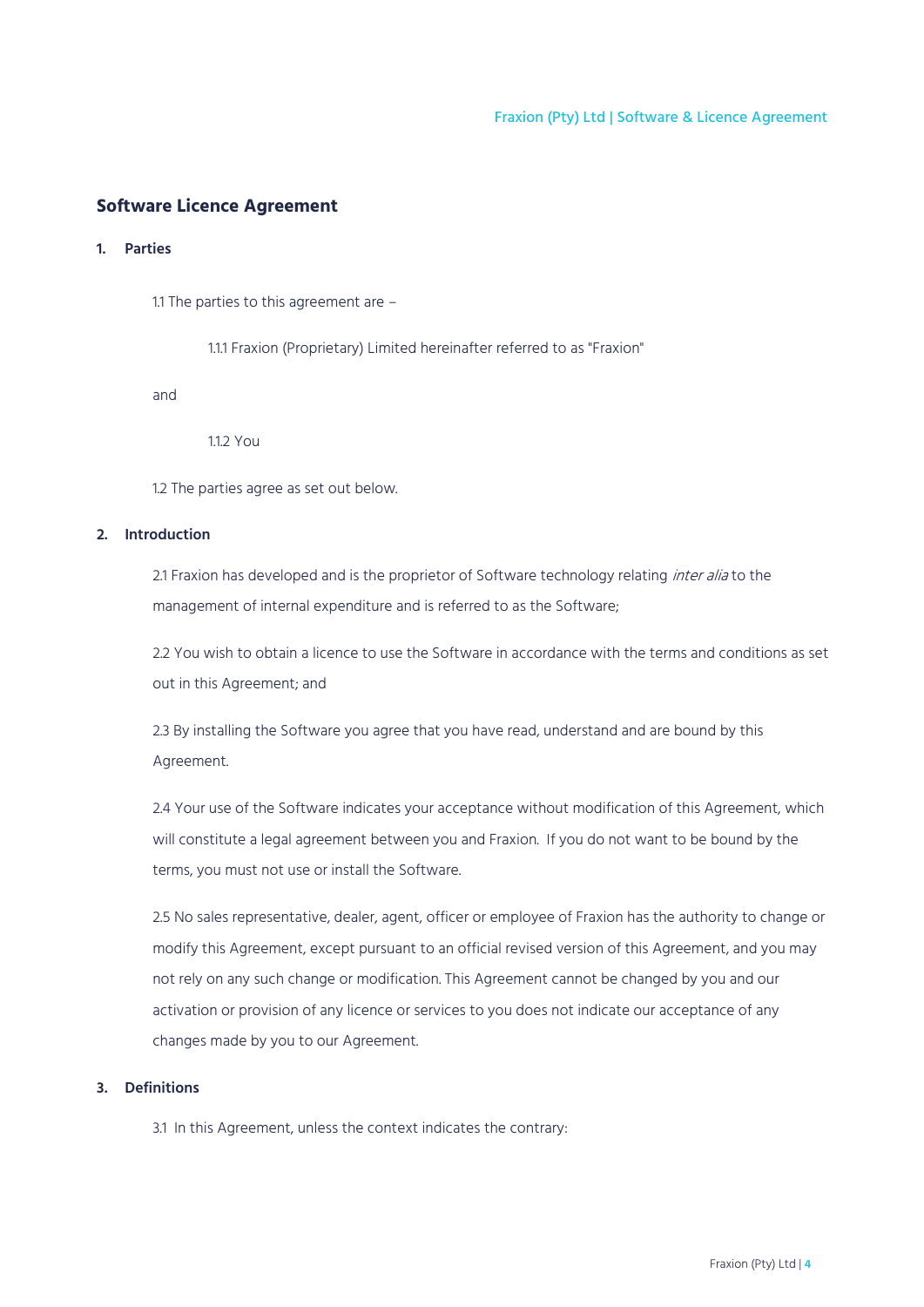3.1.1 "Agreement" means this written document together with all written appendices, annexures, exhibits or amendments attached to it from time to time as agreed by the Parties;

3.1.2 "Business Day" means 08h30 to 17h00 any day other than a Saturday, Sunday or public holiday officially recognised as such in the Republic of South Africa;

3.1.3 "Commencement Date" shall mean: the date of signature of the Purchase Order in terms of which the Software licence was purchased;

3.1.4 "Confidential Information" shall mean: any information of whatever nature which has been or may be contained by either of the Parties from the other, whether in writing or in electronic form or pursuant to discussions between the Parties or which can be obtained by examination, testing, visual inspection or analysis, including without limitation, scientific, business or financial data, know-how, formulae, processes, designs, sketches, photographs, plans, drawings, specifications, sample reports, models, customer lists, price lists, studies, findings, computer software, inventions or ideas;

3.1.5 analyses, concepts, studies and other material prepared by or in possession or control of compilations, se recipient which contain or otherwise reflect or are generated from any such information as is specified in this definition; disputes between the Parties resulting from this Agreement; the Software.

3.1.6 "Copyright" shall mean all rights of Copyright whether existing now or in the future in and to the Software and Software Documentation including initial drawings, sketches, flow charts and designs relating thereto;

3.1.7 "ECT Act" shall mean the Electronic Communications and Transactions Act, 25 of 2002 (as amended from time to time).

3.1.8 "Enhancements" shall mean significant changes to the Software resulting in the addition of a feature or capability not present in the current Software;

3.1.9 "Fraxion" means Fraxion (Proprietary) Limited, a company duly registered and incorporated according to Company Laws of the Republic of South Africa, with registration number 2000/026408/07 and address: 4 th Floor Waterford House, Waterford Road, Diep River, Cape Town, South Africa;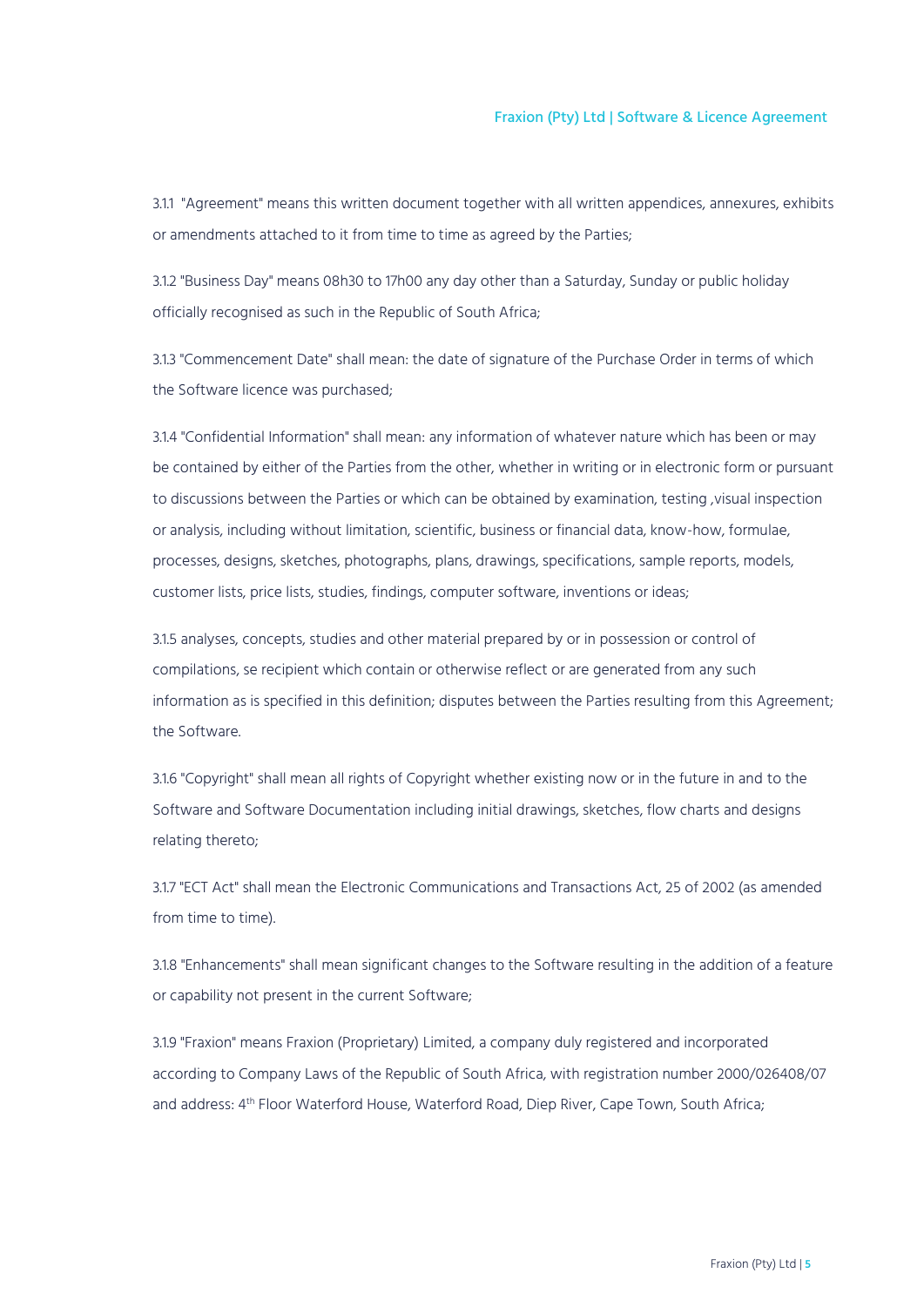3.1.10 "Intellectual Property Rights" shall mean all present and future rights in the Software and Software Documentation and any other rights which may in the future be based thereon, including but not limited to Copyright, patents, trademarks and logos (registered and unregistered in any form and/or nature whatsoever whether now used or adopted in the future), service marks, designs, design rights, together with all related know-how, source codes, inventions, trade secrets, Confidential Information and all other rights of a similar character whether registered or capable of registration and all applications and rights to apply for protection of any of the same;

3.1.11 "Know-How" means all confidential information of whatever nature relating to the Intellectual Property and its exploitation, implementation and use including technical information, manufacturing techniques, designs, specifications, formulae, systems, processes and any information regarding materials and hardware;

3.1.12 "Licence Fees" shall mean the Licence Fees payable for the granting of this Licence as detailed in the signed Purchase Order in terms of which the Software licence was purchased.

3.1.13 "Modifications" shall mean changes, improvements or customisation of or to the Software which may be required to adapt the Software to your requirements;

3.1.14 "Notice" shall mean a written notice;

3.1.15 "Parties" shall mean Fraxion and you;

3.1.16 "Personal Information" shall have the meaning ascribed to it in POPIA.

3.1.17 "POPIA" shall mean the Protection of Personal Information Act 4 of 2013 or any further amendments to this Act as may replace and/or supersede it or the Act, once promulgated; and all references to "POPIA" in this Agreement shall accordingly refer to this legislation as finally promulgated as from the date of promulgation;

3.1.18 "Project Charter" means a statement of the scope, objectives and participants in a project that provides a preliminary delineation of roles and responsibilities, outlines the project objectives, identifies the main stakeholders, and defines the authority of the project manager, serving as a reference of authority for the future of the project.;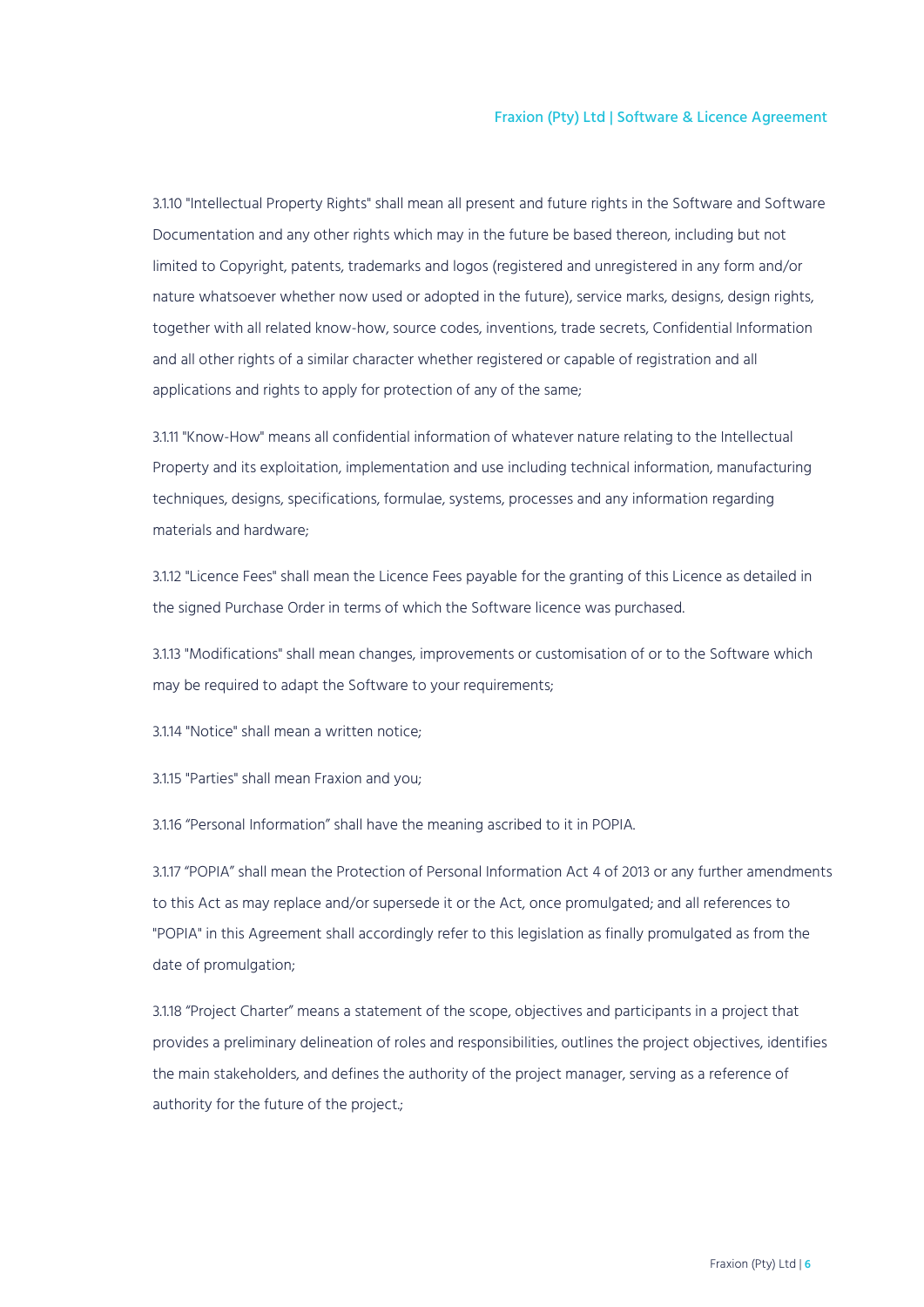3.1.19 "Software" shall mean the Spend Management Software as detailed in the Project Charter or elsewhere, including Fraxion Connect, and shall include any Upgrades, Enhancements or Modifications thereto;

3.1.20 "Software Documentation" shall mean those visually readable materials developed by Fraxion containing instructions pertaining to the use of the Software and setting out the operation of the Software;

3.1.21 "Special Personal Information" shall have the meaning ascribed to it in POPIA.

3.1.22 "Specifications" shall mean the written document defining the product specifications available on request;

3.1.23 "Spend" shall mean any discretionary operating expenditure within an organisation which includes procurement, capex, expense claims, travel claims and your internal expenditure;

3.1.24 "Upgrade" shall refer to releases of new versions of the Software subsequent to the Commencement Date which incorporate changes, modifications, enhancements or improvements to the Software which relate to or affect the operating performance of the Software or an aspect of the Software but which do not change the basic operation or functioning or the Software; and

3.1.25 "You" and "your" shall mean a person or entity that installs and /or uses the Software in any way.

3.2 A number of days shall be counted exclusively of the first and inclusively of the last day unless the last day is not a business day in which case the last day shall be the immediately following business day.

3.3 Where any provision of this agreement expressly or by implication operates after expiration or termination of the agreement, it shall continue to have effect thereafter.

3.4 Any annexure referred to herein form part of this Agreement.

3.5 In this Agreement, references to a "person" includes an individual, sole trader, partnership, body corporate, an unincorporated association of persons and any other legal entity; technical expressions shall have the relevant meaning commonly attributed to them in the computer software business sector in South Africa, provided that if the Parties cannot agree, the technical expression shall have the meaning ascribed to such expression in the technopedia internet dictionary; the use of the word "including" and similar expressions will be construed as illustrative and not exhaustive; notwithstanding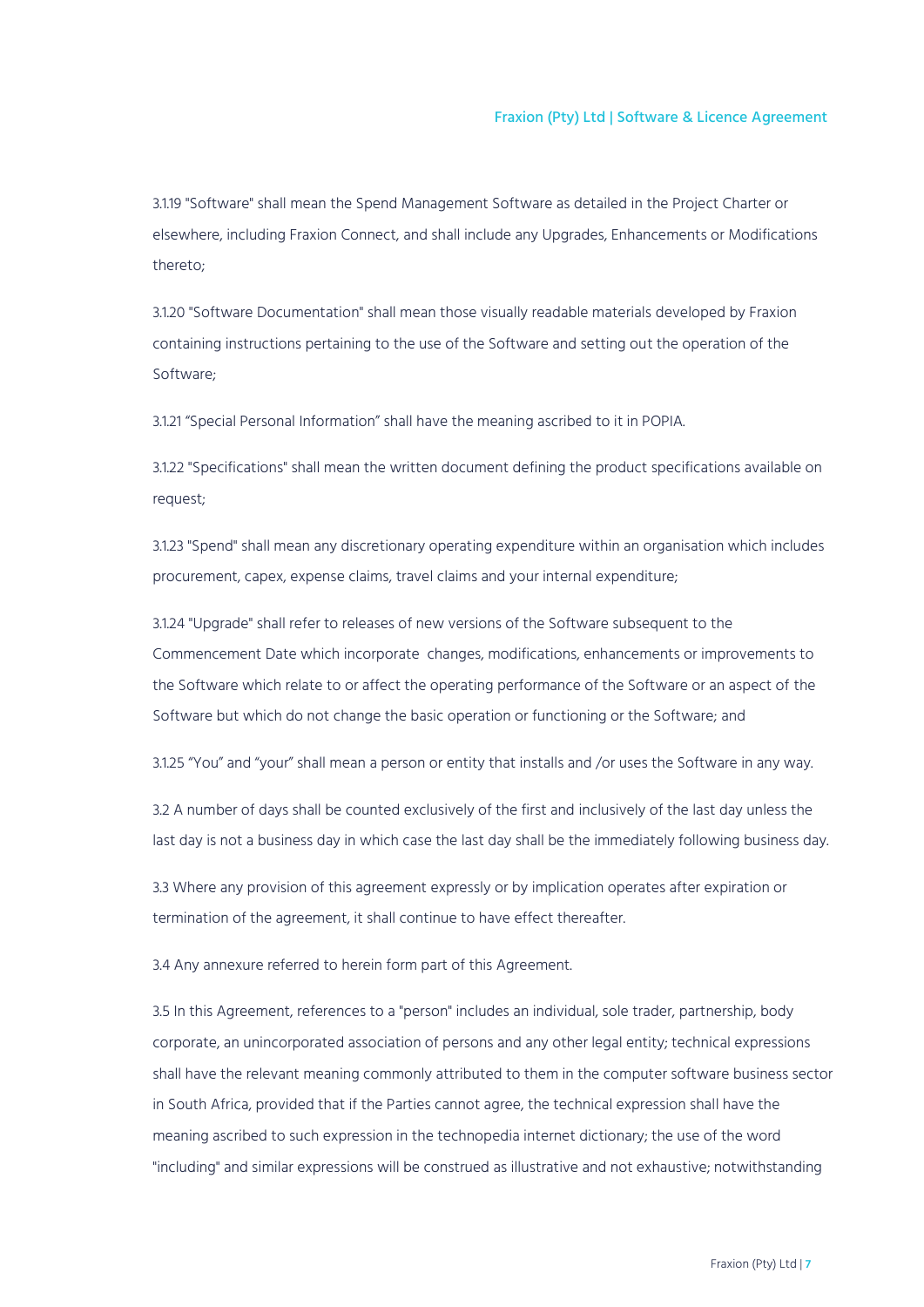the fact that hyperlinks in this Agreement to notices and legislation should be deemed part of this Agreement in terms of section 11 of the ECT Act, the fact that some or all of the hyperlinks may be nonoperational from time to time shall not play a role in determination of the validity and interpretation of this Agreement; any reference to the word days will be construed as Business Days.

#### <span id="page-7-0"></span>**4. Grant and nature of licence**

4.1 Fraxion hereby grants a non-exclusive licence to you to use the Software in the terms and conditions set out in this Agreement for the purpose of conducting your business until termination of this Agreement;

4.2 The Licence granted in terms of clause 4.1 is a single instance and non-transferable Licence;

4.3 You shall not have the right to sub-licence or transfer the Licences or the Software in any way, either in whole or in part, to any third party except with the prior written consent of Fraxion;

4.4 You shall not copy or permit any party to copy the Software, except to make a single copy solely for backup or archival purposes;

4.5 You shall not modify, de-compile, disassemble or otherwise reverse-engineer the Software or any application program interface of the Software or attempt to do any of these;

4.6 You shall allow Fraxion, upon reasonable notice, access to your premises to audit your compliance with the terms and conditions of this Agreement and you shall further allow Fraxion access to your premises on reasonable notice during any Notice Periods referred to in clause 12 for the purpose of exercising its rights under this Agreement;

4.7 No Software shall be provided to you prior to the acceptance of this Agreement.

### <span id="page-7-1"></span>**5. Support and maintenance**

5.1 Support and maintenance of the Software shall be regulated in terms of a separate Support and Maintenance Agreement to be entered into between the Parties attached hereto as Annexure A to the Agreement.

5.2 In the event that you do not elect that Fraxion provide Installation Services in respect of the Software or any Software component, you will be solely responsible for the installation of the Software in respect thereof and, other than the delivery of a copy of the Software, Fraxion will have no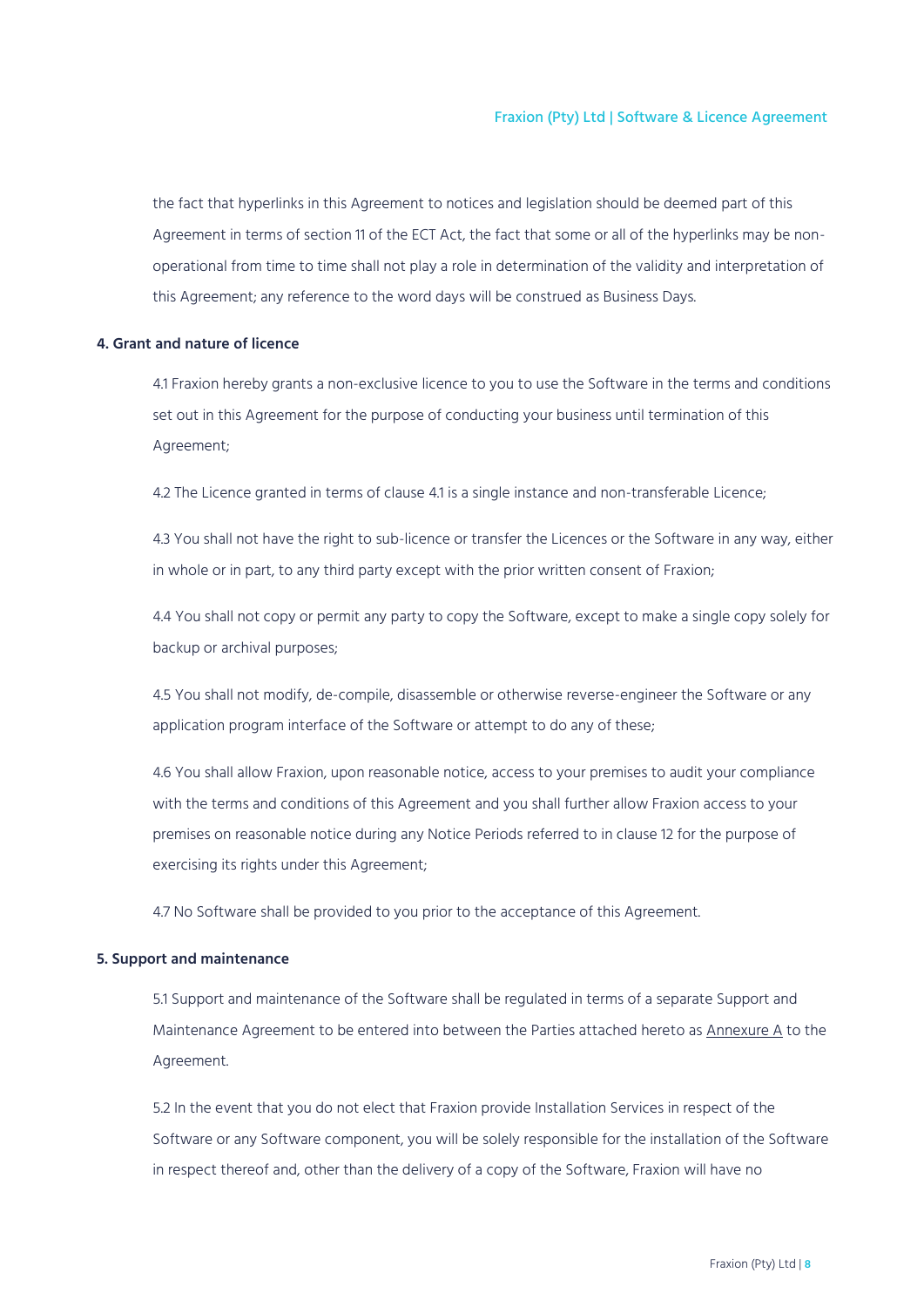obligations in respect of the installation thereof and in particular will have no obligation to participate in Acceptance Testing of any kind.

## <span id="page-8-0"></span>**6. Duration**

6.1 This Agreement shall commence on the Commencement Date and shall remain in force unless otherwise terminated in accordance with the terms of this Agreement;

## <span id="page-8-1"></span>**7. Licence fee**

7.1 In consideration of all the non-exclusive rights derived by you under this Agreement with respect to use of the Software, you shall pay to Fraxion the applicable Licence Fees detailed in the Purchase Order in terms of which the Software was purchased.

7.2 The Licence Fee is exclusive of VAT and any other statutory levies, taxes and imposts as may be levied, which additional amounts shall, if applicable, be borne by you.

7.3 You shall pay to Fraxion the Licence Fee within thirty (30) days following receipt of an original invoice by you, in full, without any right of set-off or deduction. All fees, plus VAT, shall be payable in South African Rands (ZAR) to the Licensor. The payment of the fees shall be made by direct transfer into the bank account of the Licensor, which bank details shall be stipulated on your invoice.

7.4 Any amount due and owing by you to the Licensor shall carry interest reckoned at the Prime Rate plus 4% from the due date until payment thereof has been received by the Licensor in full. For the purposes of this clause, the Prime Rate shall mean the prime bank overdraft rate as charged by the Standard Bank Limited to its corporate customers in respect of overdraft facilities, calculated and compounded monthly in arrears, as certified by any manager of such bank whose appointment and authority shall not be necessary to prove.

## <span id="page-8-2"></span>**8. Your rights and obligations**

8.1 You hereby undertake that will at all times during the continuation in force of this Agreement observe and perform according to the terms and conditions set out in this Agreement and in particular shall:

8.1.1 provide a hardware platform and such hardware that will meet the minimum requirements as determined by Fraxion from time to time.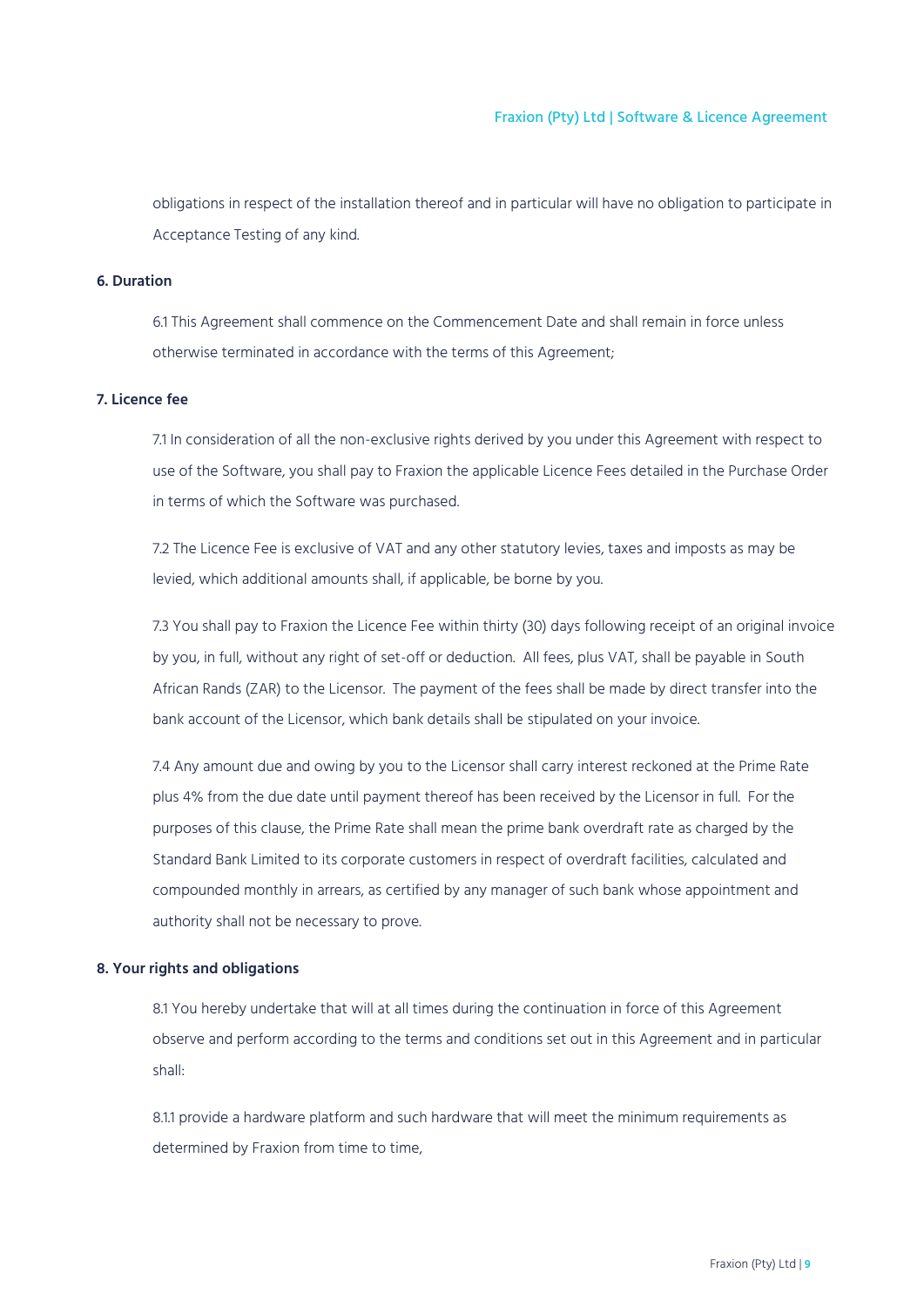8.1.2 not hinder Fraxion in the performance of its obligations in terms of this Agreement or instruct any third party to do so;

8.1.3 use your best endeavours to promote and optimize the commercial and technological potential of the Software;

8.1.4 in all matters act in such a manner as you reasonably consider to be most beneficial to Fraxion's best interests

8.1.5 not make any representations or give any warranties regarding the Software other than those agreed to by Fraxion in writing;

8.1.6 not assign, transfer, charge or in any matter make over, or purport to assign, transfer, charge or make over, any rights under or in terms of this Agreement or any part thereof without obtaining the previous written consent of Fraxion;

8.1.7 allow Fraxion, at any time and with reasonable Notice given to you, access to your premises, hardware and network for the purposes of obtaining detailed copies of the log files and effect changes and or upgrades in accordance with this Agreement relating to the Software installed at these premises and / or other agreed locations as well as for the purpose of monitoring the Software and the performance of your obligations in terms of this Agreement;

8.1.8 ensure that a comprehensive data backup procedure is in place at all times;

8.1.9 appoint an appropriately skilled and responsible person who shall be the primary point of contact and communication with Fraxion and shall be responsible for your activities relevant to the Software;

8.1.10 not adapt, translate or reproduce any of the Software, nor shall you permit, whether directly or indirectly, any third party including any subsidiaries and associates, directors, shareholders, agents, representatives and employees, to do any of the aforegoing;

8.1.11 not rent, lease, sell, sub-licence, assign or otherwise transfer any of the Software which is limited to your premises;

8.1.12 not remove any proprietary notices or labels on the Software or Software Documentation.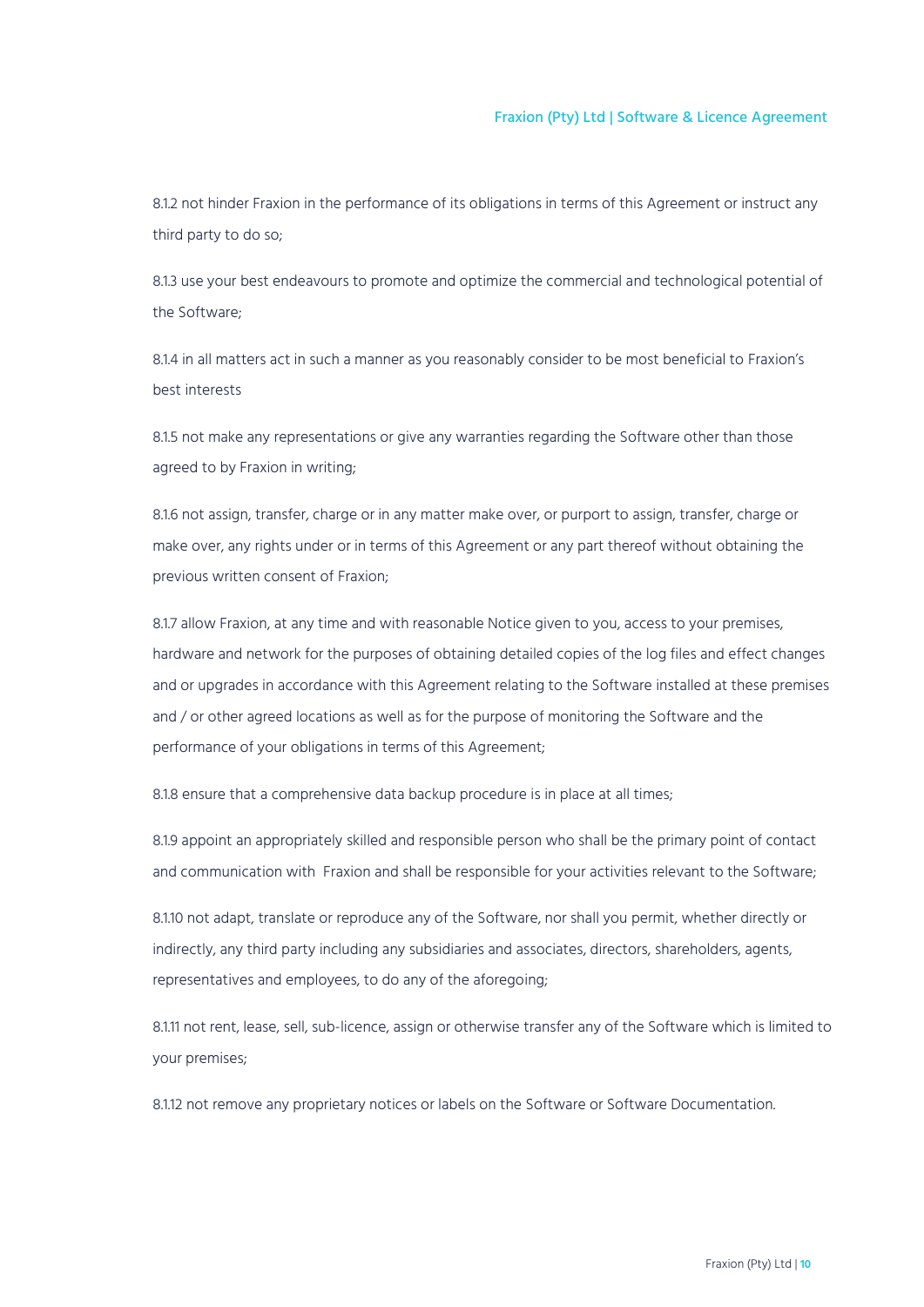8.2 You warrant that you have the contractual capacity to enter into this Agreement with Fraxion. If the Agreement is signed by a person acting in a representative capacity on behalf of you, the signing party hereby warrants that all of the information relating to the entity, partnership, association or other person whom he/she represents and which he/she has supplied to Fraxion at any time will be true, accurate and complete. Fraxion reserves the right to treat all misrepresentations by you as a fraud and you indemnify Fraxion against any loss or damage that Fraxion may sustain resulting from such misrepresentation.

#### <span id="page-10-0"></span>**9. Intellectual property**

9.1 You acknowledge:

9.1.1 that existing and future Intellectual Property Rights inclusive of inventions, Know-How, Copyright and Confidential Information including source code used or embodied in connection with the Software or Software Documentation will at all times vest in Fraxion;

9.1.2 that any enhancements, modifications or improvements made by Fraxion to the Software will be owned by Fraxion;

9.1.3 that the Software was developed and designed by Fraxion and shall acknowledge this in all its dealings by including, *inter alia*, reference to Fraxion as the developer and the designer in all written documentation and/or verbal communications relating to the Software;

9.1.4 that Fraxion is entitled to sell or transfer in whatsoever manner any and all of the Intellectual Property vested in Fraxion subject to this Licence Agreement and you agree to provide full co-operation where necessary to effect any such transaction.

9.2 You shall not at any time in any way question and/or dispute the ownership of Fraxion of any such item and undertake not to infringe or prejudice any rights of Fraxion in and to the Software or Software Documentation.

9.3 All Intellectual Property developed by Fraxion during the course of this Agreement shall belong to Fraxion.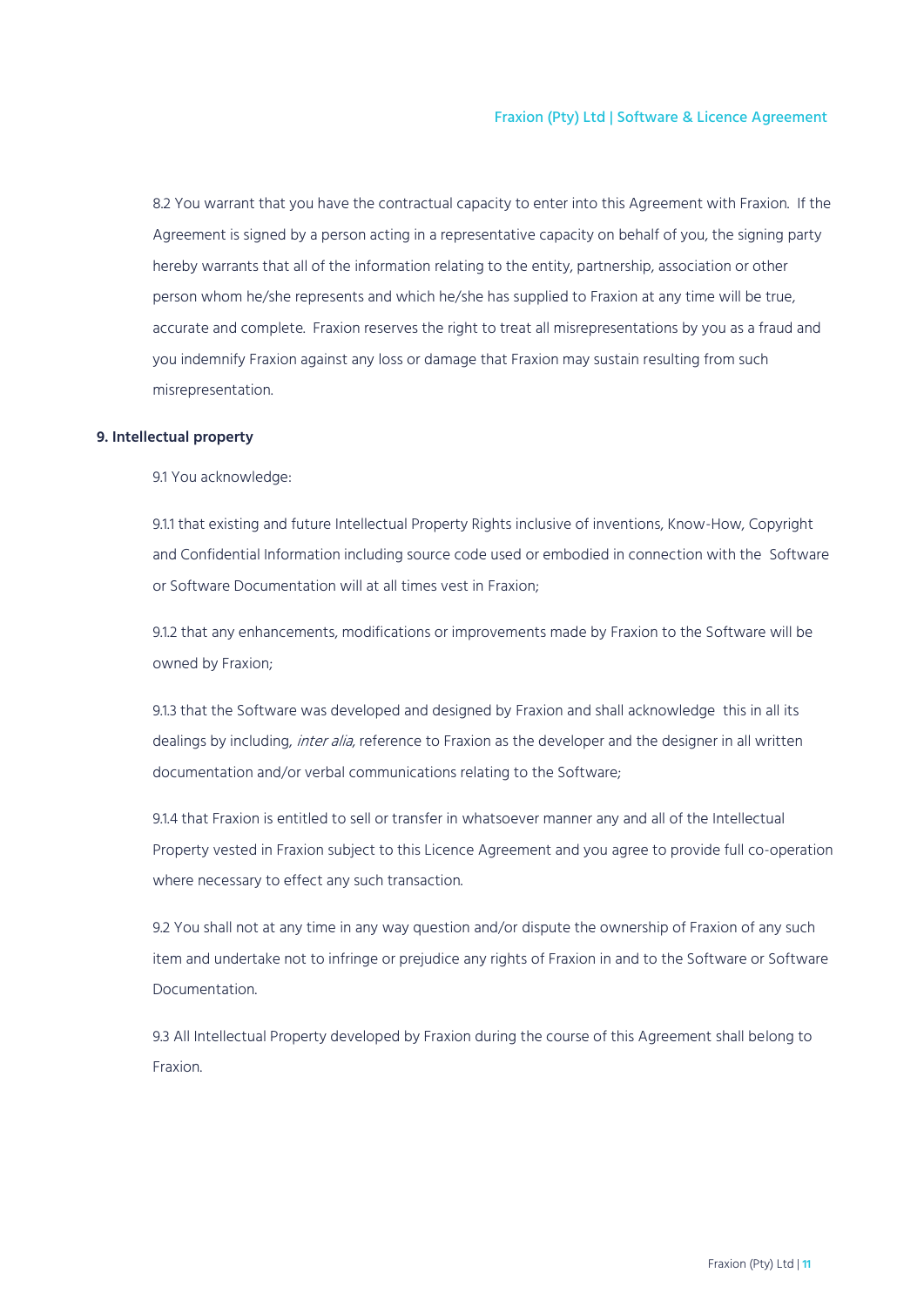## <span id="page-11-0"></span>**10. Rights and obligations of Fraxion**

Notwithstanding any other right and / or obligation that Fraxion may have in terms of this Agreement, Fraxion:

10.1.1 shall provide the you with access to all future Upgrades of the Software as and when they become generally available from time to time for the duration of this Agreement;

10.1.2 shall appoint a responsible person who shall be the primary point of contact and communication with you;

10.1.3 in all matters act in such a manner as Fraxion reasonably considers to be most beneficial to your best interests

10.1.4 shall be entitled to publish any announcement of this Agreement through any of the media an shall be entitled, from time to time, to publish notification of the existence of this Agreement in any list indicating the identities of licensees of Fraxion in respect of the Software or Software Documentation.

#### <span id="page-11-1"></span>**11. Limitation of liability**

11.1 Fraxion gives no warranties and makes no representations regarding the Software or Software Documentation and accordingly shall not be bound by any warranty, representation or other communication not specifically recorded herein. Fraxion provides the Software "as is" and "as available" and does not warrant or guarantee that the Software will at all times be free of errors or interruptions, be always available, fit for any purpose, not infringe any third-party rights, be secure and reliable, or will conform to your delivery timeline requirements.

11.2 You shall be responsible for the consequences of the use of the Software and the Software Documentation. To the extent permitted by law, Fraxion shall not be liable for any indirect or consequential loss, damage, cost or expense of any kind whatever, whether arising under contract, delict or otherwise, including without limitation, for loss of data, loss of profits or of contracts, loss of operation time and loss of goodwill. To the extent that a competent court or tribunal finally determines, notwithstanding the limitation contained in this clause, that Fraxion is liable to you for any damages, Fraxion's liability to you for any damages howsoever arising shall be limited to the amounts paid by you under this Agreement in consideration for the Software during the immediately preceding 12 (twelve) month period.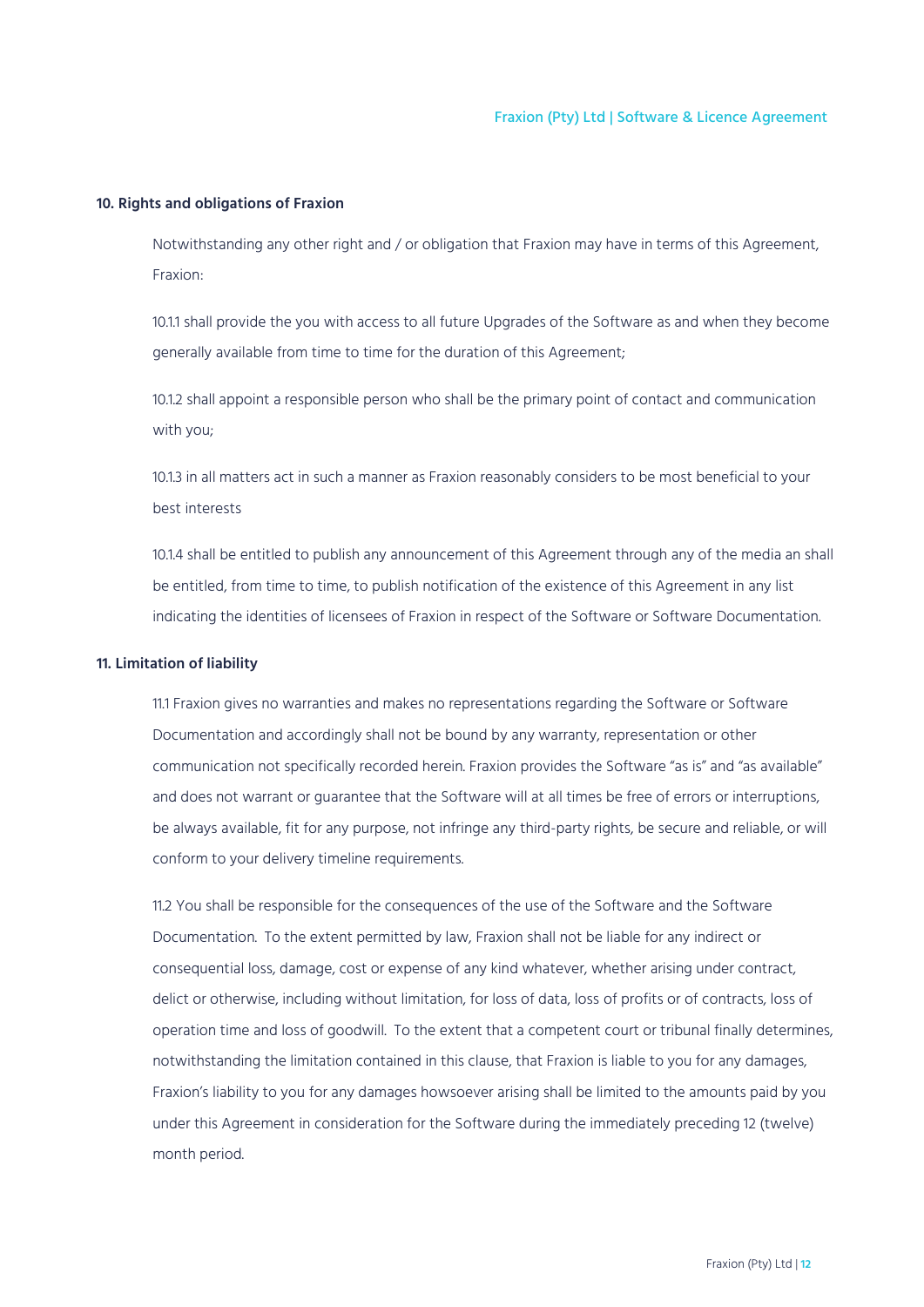## <span id="page-12-0"></span>**12. Breach and termination**

Should a party:

12.1 Commit any breach of their warranties and/or representations and/or undertakings in terms of this Agreement and/or any other terms and/or conditions hereof, such breach not being due to force majeure, and fail to remedy such breach within a period of ten (10) days after receipt of written notice requiring it to do so; or

12.2 Commit an act of insolvency and/or be placed under liquidation or judicial management, whether provisionally or finally then in all or any such events, the other party shall be entitled, without prejudice to any other claims which it may have, to prematurely terminate this agreement without prior notice other than the notice required in the case of clause 12.1 provided that:

12.2.1 this Agreement may not be cancelled unless the breach complained of is a material breach which goes to the root of this Agreement;

12.2.2 any such termination shall be without prejudice to any other rights or remedies which the innocent party may have in law, including the right to damages.

12.2.3 Notwithstanding cancellation or termination of this Agreement for whatever reason, any provisions contemplated to continue after termination of this Agreement shall be deemed to have survived the termination of the Agreement, which provisions shall include, without limitation, any outstanding payment obligations, duties of confidentiality and all rights to Intellectual Property.

## <span id="page-12-1"></span>**13. Force majeure**

13.1 Neither of the Parties shall be liable for a failure to perform any of its obligations insofar as it proves:

13.1.1 that the failure was due to an impediment beyond its control;

13.1.2 that it could not reasonably be expected to have taken the impediment and its effects upon the party's ability to perform into account at the time of the conclusion of this Agreement; and

13.1.3 that is could not reasonably have avoided or overcome the impediment or at least its effects.

13.2 An impediment, as aforesaid, may result from events such as the following, this enumeration not being exhaustive: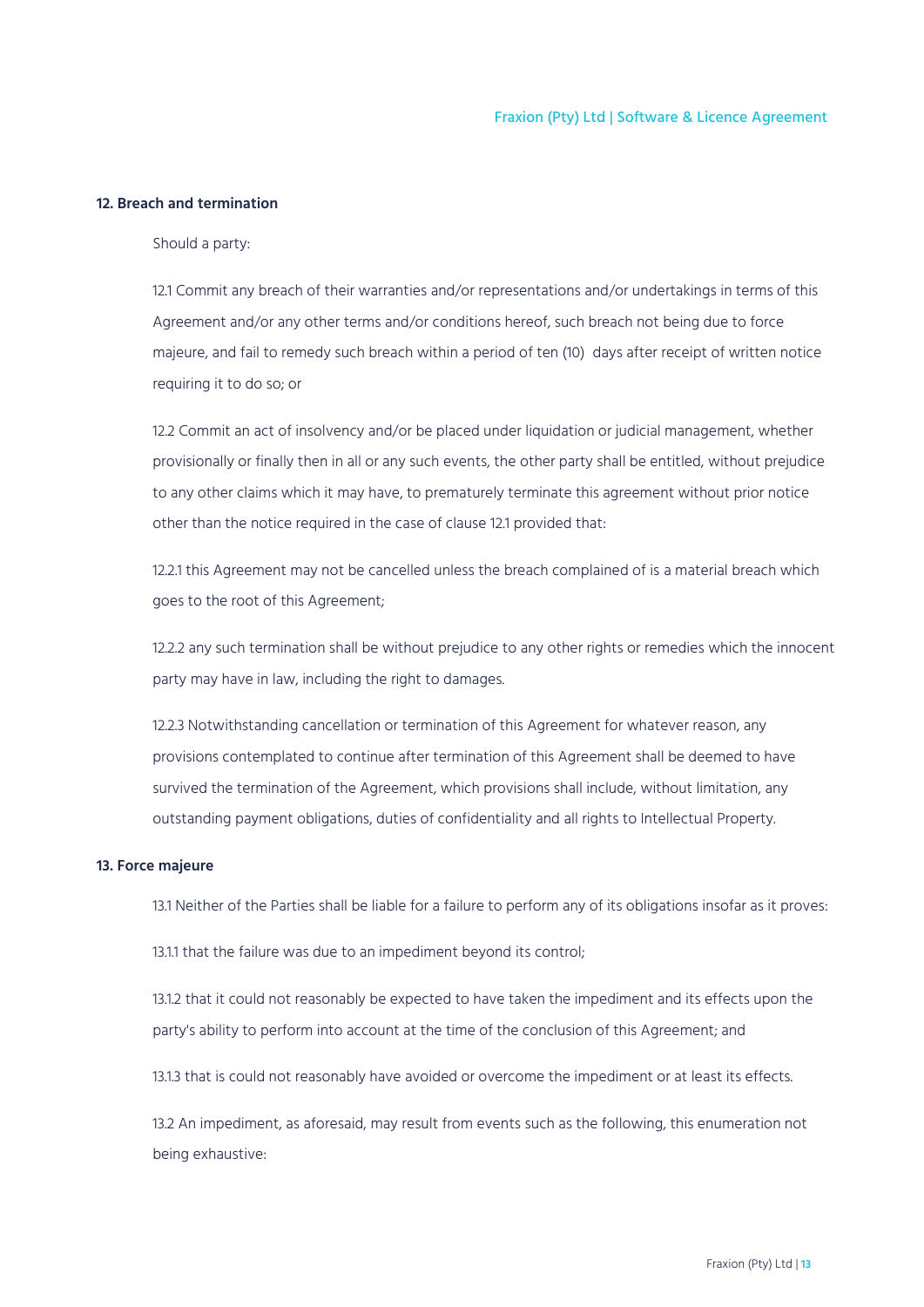13.2.1war, whether declared or not, civil war, civil violence, riots and revolutions, acts of sabotage;

13.2.2 natural disasters such as violent storms, cyclones, earthquakes, tidal floods, destruction by lightning;

13.2.3 explosions, fires, destruction of machines, factories and of any kind of installation;

13.2.4 boycotts, strikes and lock-outs of all kinds, go-slows, occupation of factories and premises and work stoppages;

13.2.5 acts of authority, whether lawful or unlawful, apart from acts from which the party seeking relief has assumed the risk by virtue of any other provisions of this Agreement.

13.3 For the purposes of this clause "impediment" does not include lack of authorisations, licences, permits or approvals necessary for the performance of this Agreement and to be issued by the appropriate public authority.

13.4 Relief from liability for non-performance by reason of the provisions of this clause shall commence on the date upon which the party seeking relief gives Notice of the impediment relied upon and shall terminate on the date upon which such impediment ceases to exist;

provided that if such impediment continues for a period of more than sixty (60) days either of the Parties shall be entitled to terminate this Agreement.

## <span id="page-13-0"></span>**14. Indemnity**

14.1 You hereby unconditionally and irrevocably indemnify Fraxion and agree to hold Fraxion harmless against all loss, damages, claims, liability and/or costs, of whatsoever nature, howsoever and whensoever arising, suffered or incurred by Fraxion or instituted against Fraxion as a result of (without limitation) your use of the Software.

## <span id="page-13-1"></span>**15. General**

15.1 This document and any annexure(s) thereto contains the entire agreement between the parties in relation to the subject matter hereof.

15.2 Fraxion reserves the right to amend this Agreement from time to time. Any new version of the Agreement will be displayed on our website together with the date on which it will become effective,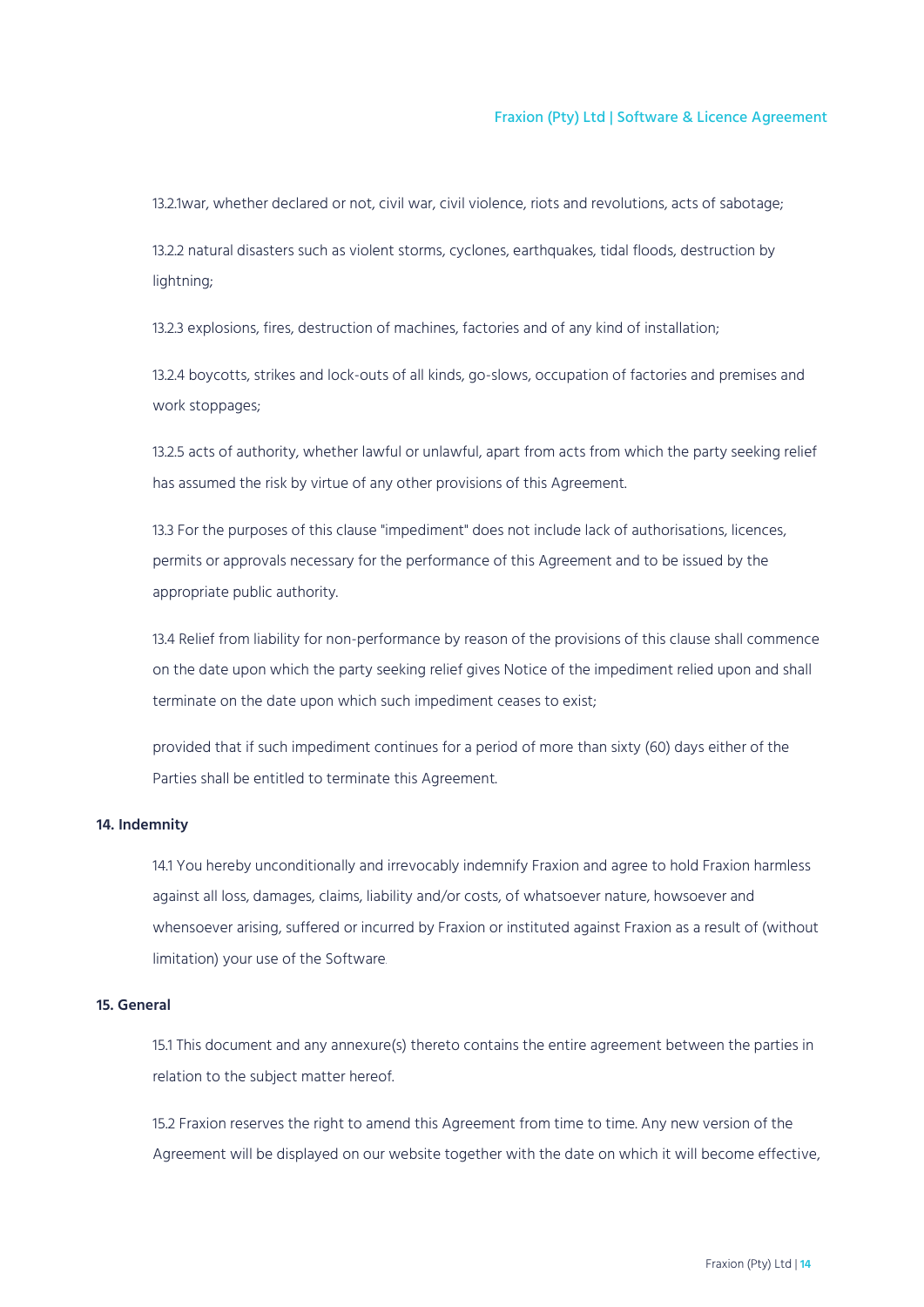which will never be less than 30 (thirty) days after the date on which it is first published. It is your obligation to visit our web site on a regular basis in order to determine whether any amendments have been made.

15.3 The amount due and payable by you to Fraxion in terms of this Agreement between us at any time, shall be determined and proved by a certificate signed by one of Fraxion's directors, whose appointment, qualification and authority need not be proved. Such certificate shall be deemed to be a liquid document for the purpose of obtaining summary judgment, provisional sentence and/or any other judgment against you,

15.4 No party shall have any claim or right of action arising from any undertaking, representation or warranty in relation to the subject matter hereof not included in this agreement.

15.5 No failure by a party to enforce any provision of this agreement shall constitute a waiver of such provision or affect in any way a party's right to require the performance of such provision at any time in the future, nor shall a waiver of a subsequent breach nullify the effectiveness of the provision itself.

15.6 Insofar as more than one contract is entered into in this agreement, each such contract shall be deemed to be divisible from the other(s) in all respects.

15.7 This Agreement shall be governed and construed in accordance with the laws of the Republic of South Africa and the Parties submit to the jurisdiction of the Western Cape High Court. The Parties agree that any costs awarded will be recoverable in accordance with the High Court tariff, determined on an attorney-and-own-client scale.

## <span id="page-14-0"></span>**16. Arbitration**

16.1 The Parties shall first use reasonable endeavours to resolve any disputes that may arise under this Agreement through good faith negotiations. This entails one of the Parties inviting the other in writing to meet, either in person or by means of telephone or video conferencing facilities, and to attempt to resolve the dispute within 5 (five) Business Days from date of written invitation. In the event that such negotiations do not result in a mutually acceptable resolution within 5 (five) Business Days of the commencement thereof, the dispute shall be handled in accordance with clause 16.2.

16.2 Subject to clause 16.1, any dispute or difference arising out of or relating to this Agreement, its termination or cancellation shall be referred to arbitration and finally resolved in accordance with the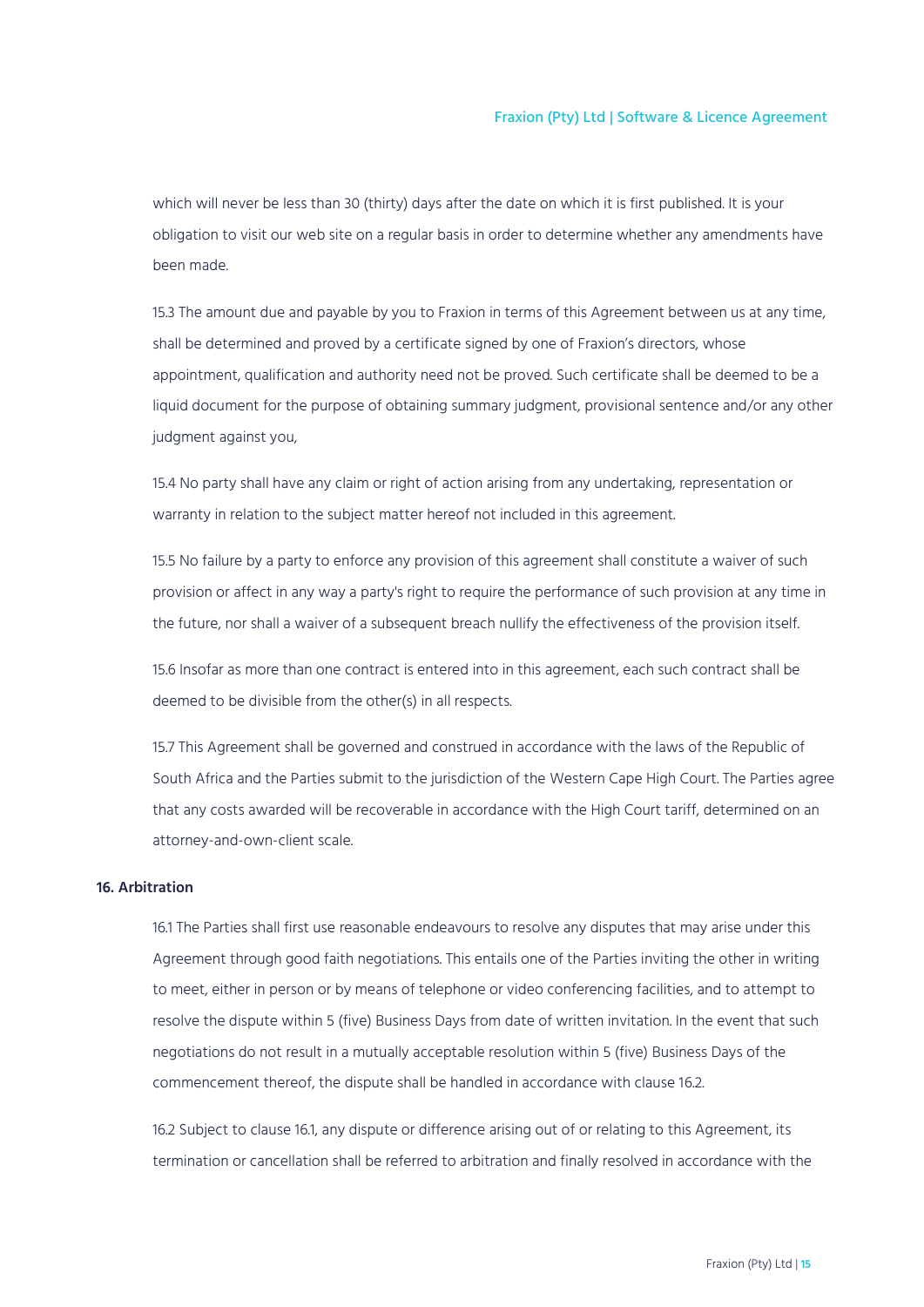rules of the Arbitration Foundation of Southern Africa. Such arbitration shall be held in Cape Town, and conducted in the English language before one arbitrator appointed in accordance with the said rules. Any award will be final and not subject to appeal. This agreement to arbitrate shall be enforceable in, and judgement upon any award may be entered in any court of any country having appropriate jurisdiction. A dispute shall be deemed to have arisen when either Party notifies the other Party in writing to that effect. These provisions shall not prevent either Party from approaching any court or other judicial forum in any country having appropriate jurisdiction to obtain timely interim or other relief in cases of urgency.

## <span id="page-15-0"></span>**17. POPIA**

17.1 The Parties hereby undertake to comply with the provisions of POPIA in their dealings with personal information and acknowledge that they are familiar with and undertake to comply with the provisions of POPIA.

17.2 You acknowledge that any Personal information collected or received from You by Fraxion shall be processed in accordance with POPIA requirements.

17.3 The Parties acknowledge and agree that some Customer Data provided by You to Fraxion, or to which Fraxion may become privy pursuant to this Agreement, shall constitute Personal Information and where applicable, is the Intellectual Property belonging to You.

17.4 Where one Party (the "Responsible Party") supplies Personal Information to the other Party (the "Operator"), the Operator will:

17.5 ensure that such personal information is only used for purposes authorised by the Responsible Party and in terms of this agreement;

17.6 notify the Responsible Party of any request it receives from third parties for access to or changes to the Personal Information;

17.7 not transfer the Personal Information in any manner to any third party other than in accordance with the terms of this Agreement;

17.8 not send Personal Information outside South Africa without prior authorization from the Responsible Party other than as set out in this Agreement.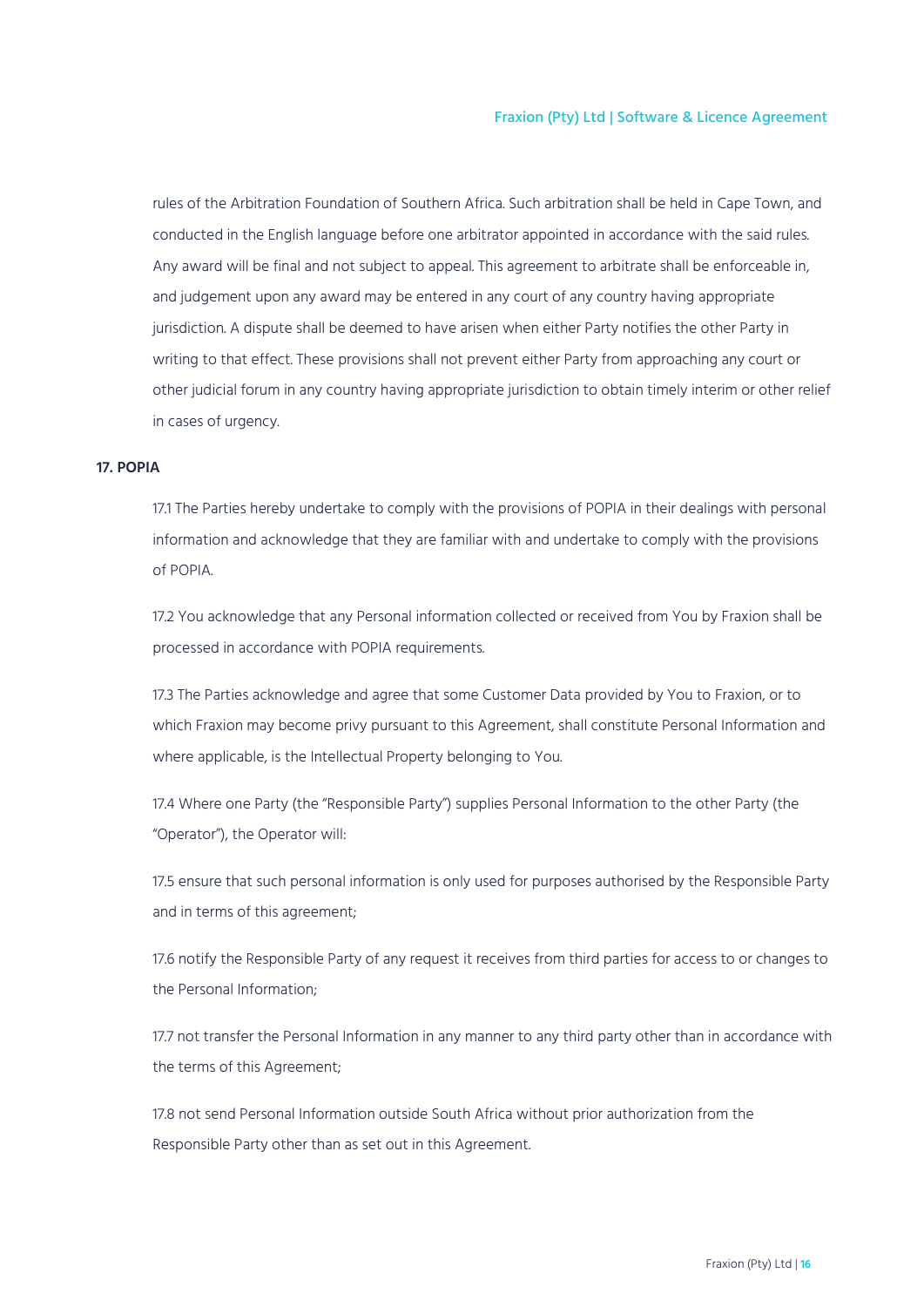17.9 comply with all applicable laws, policies and procedures relating to the protection, storage, handling, privacy, processing and retention of Personal Information as well as the destruction of Personal Information.

17.10 take appropriate and reasonable technical and organisational security measures to prevent the loss of, damage to or unauthorised destruction of Personal Information, and the unlawful access to or processing of Personal Information. The measures taken must at all times be at least of a minimum standard required by all applicable laws and be of a standard no less than the standards which are in compliance with the best industry practice for the protection, control and use of data.

17.11 take steps to identify all reasonably foreseeable internal and external risks posed to data under its possession or control and establish and maintain appropriate safeguards against any risks identified. The receiving party shall regularly verify that the safeguards are effectively implemented, and keep a record of such verification. The safeguards shall be updated continually in response to new risks or deficiencies in previously implemented safeguards.

17.12 provide a level of security appropriate to the harm that might result from any unauthorised or unlawful processing or accidental loss, destruction or damage to the Personal Information and also to the nature of the Personal Information being protected. Any act or omission that compromises the security, confidentiality or integrity of Personal Information or the safeguards used to protect the security, confidentiality or integrity of Personal Information, or a receipt of or a complaint in respect of the security practices of the Operator or a breach or alleged breach of any of the undertakings in relation to POPIA imposed on the Operator by this agreement or of obligations imposed on the Operator in terms of POPIA, will be deemed to be a breach for purposes of this Agreement. In the event of breach or suspected breach, the Operator will notify the Responsible Party, within 7 (seven) days of becoming aware of the breach.

17.13 ensure, if required, the necessary audit procedures are in place to deal with the requirements of POPIA and this clause.

17.14 implement any other measures and procedures to ensure that the Operator's obligations in terms of this clause 17 and POPIA are met.

17.15 The Responsible Party warrants that it has obtained all necessary consents, where required, from its suppliers, employees or any other third parties when requesting their Personal Information.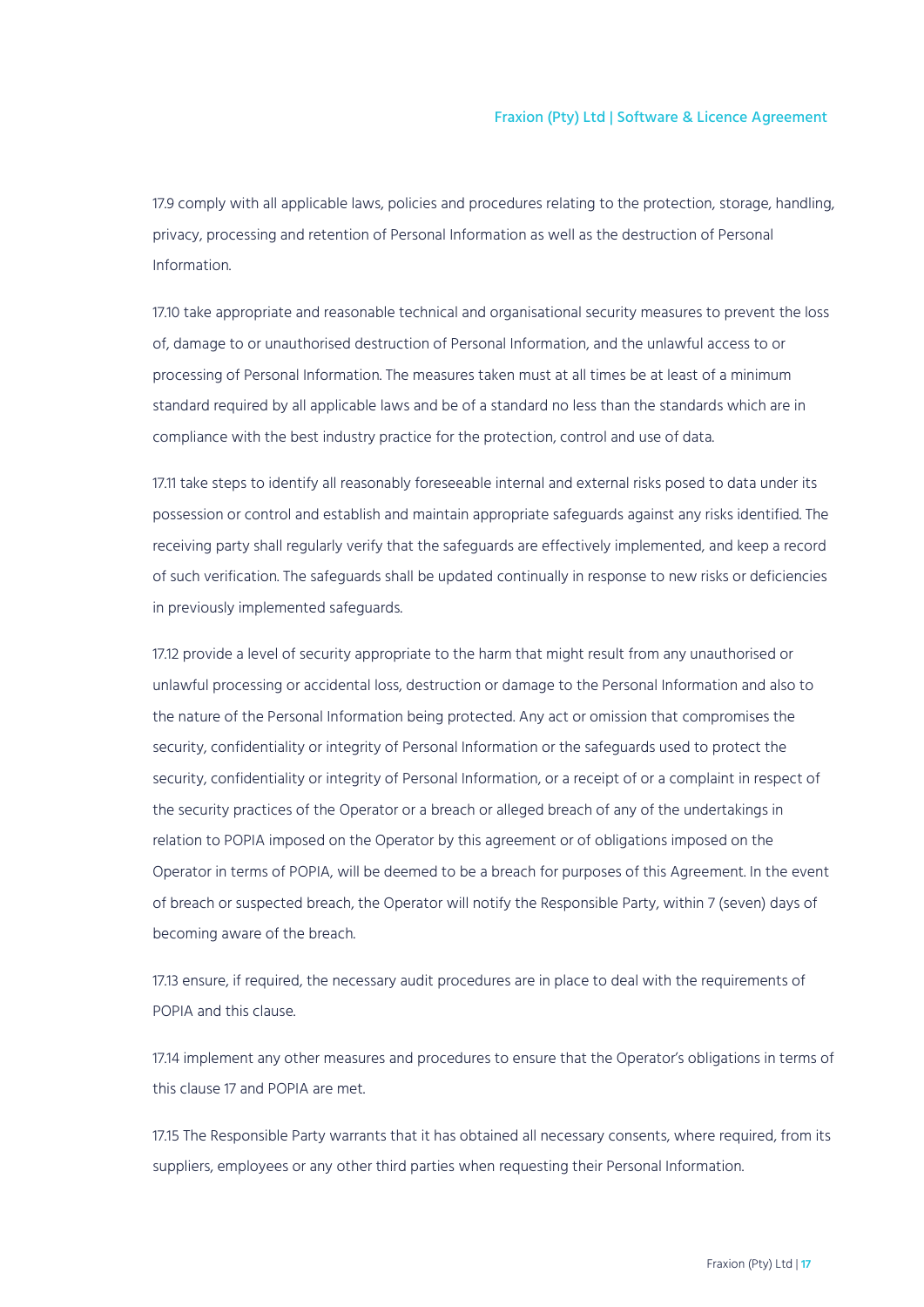17.16 The Operator warrants, represents and undertakes that it shall ensure that all its systems and operations which it uses to provide the Services including all systems on which Personal Information is processed as part of providing the Hosted Application(s) and Website, shall at all times be of a minimum standard required by all applicable laws and be of a standard no less than the standards which are in compliance with the best industry practice for the protection, control and use of data.

### <span id="page-17-0"></span>**18. Notices and domicilia**

18.1 Each of the Parties chooses domicilium citandi et executandi ("domicilium") for the purposes of the giving of any notice, the payment of any sum, the serving of any process and for any other purposes arising from this Agreement at their respective addresses set forth on the signed Purchase Order in terms of which the Software licence was purchased.

18.2 Each of the Parties shall be entitled from time to time, by written notice to the others to vary its domicilium to any other address within the Republic of South Africa which is not a post office box or poste restante.

18.3 Any notice given and any payment made by a Party to any of the others ("the addressee") which:

18.3.1 is delivered by hand during the normal business hours of the addressee at the addressee's domicilium for the time being shall be presumed, until the contrary is proved by the addressee, to have been received by the addressee at the time of delivery;

18.3.2 is posted by prepaid registered post from an address within the Republic of South Africa to the addressee at the addressee's domicilium for the time being shall be presumed, until the contrary is proved by the addressee, to have been received by the addressee on the 7TH (seventh) day after the date of posting.

18.4 Where, in terms of this Agreement any communication is required to be in writing, the term "writing" shall include communications by facsimile. Communications by facsimile shall, unless the contrary is proved by the addressee, be deemed to have been received by the addressee one hour after the time of transmission.

18.5 Notwithstanding the aforegoing, any notice or communication actually received by the executive director, chief operating officer, or senior management of a Party or a natural person that is Party to this Agreement, shall be a valid notice or communication for the purposes of this Agreement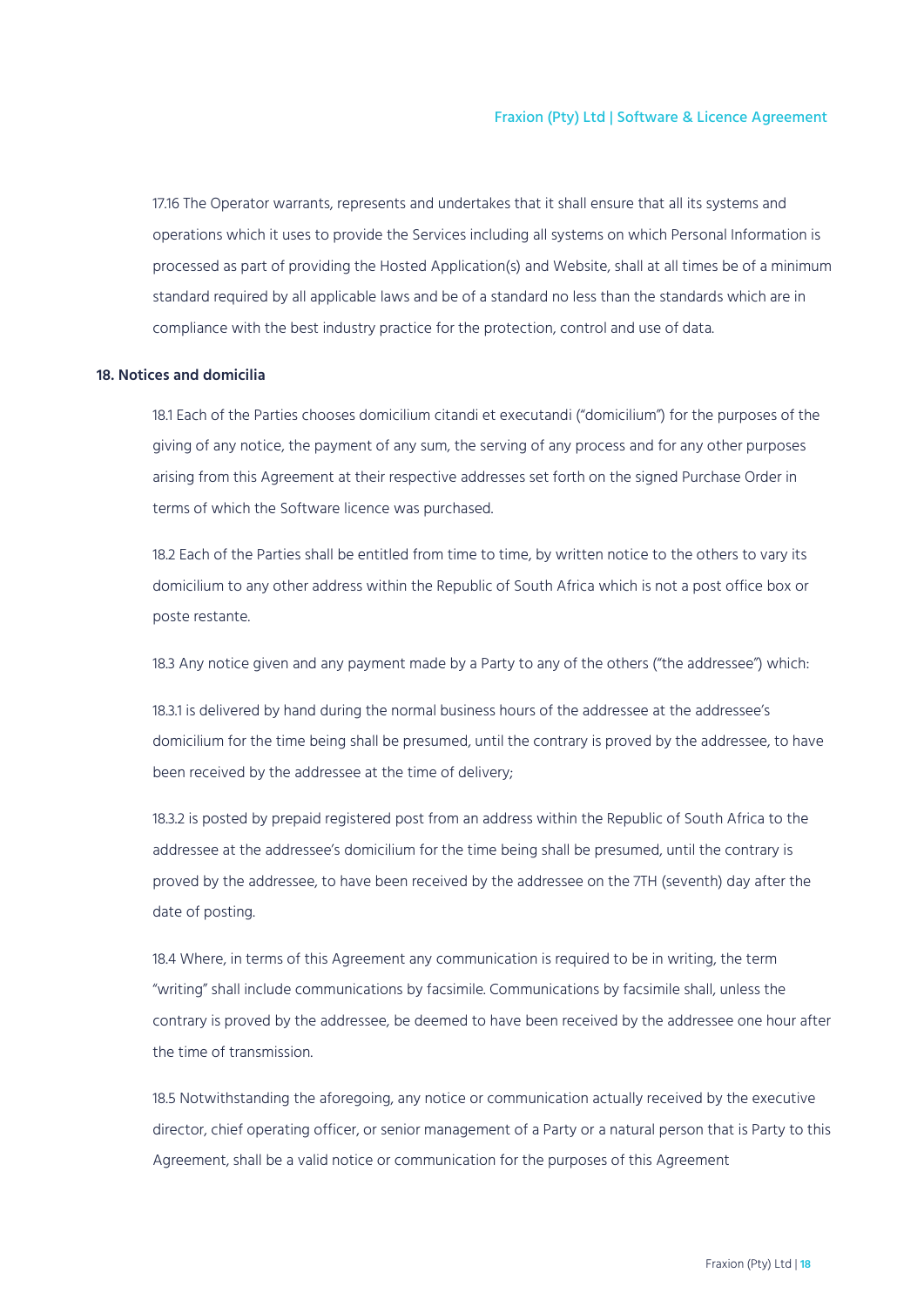#### <span id="page-18-0"></span>**19. Assignment, cession and delegation**

19.1 Fraxion shall be entitled to assign, cede, delegate or transfer any rights, obligations, share or interest acquired in terms of this Agreement, in whole or in part, to any third party.

19.2 You shall not be entitled to assign, cede, delegate or transfer any rights, obligations, share or interest acquired in terms of this Agreement, in whole or in part, to any third party without the prior written consent of Fraxion, which consent will not be unreasonably delayed or withheld.

## <span id="page-18-1"></span>**20. Confidentiality**

20.1 The Parties shall hold in confidence all Confidential Information received from each other and not divulge the Confidential Information to any person, including any of its employees, save for employees directly involved in the execution of this Agreement.

20.2 The Parties shall prevent disclosure of the Confidential Information, except as may be required by law.

20.3 Within one (1) month of the termination of this Agreement for whatever reason, the recipient of Confidential Information shall return same, or at the discretion of the owner thereof, destroy such Confidential Information, and shall not retail copies, samples or excerpts thereof.

20.4 It is recorded that the following information will, for the purposes of this Agreement, not be considered to be Confidential Information:

20.4.1 Information known to either of the Parties prior to the date that it was received from the other Party; or

20.4.2 Information known to the public or generally available to the public prior to the date that it was disclosed by either of the Parties to the other; or

20.4.3 Information which becomes known to the public or becomes generally available to the public subsequent to the date that it was disclosed by either of the Parties to the other, through no act or failure to act on the part of the recipient of such information.

20.4.4 For the purpose of this clause, the Party who makes the allegation carries the burden of proof thereof.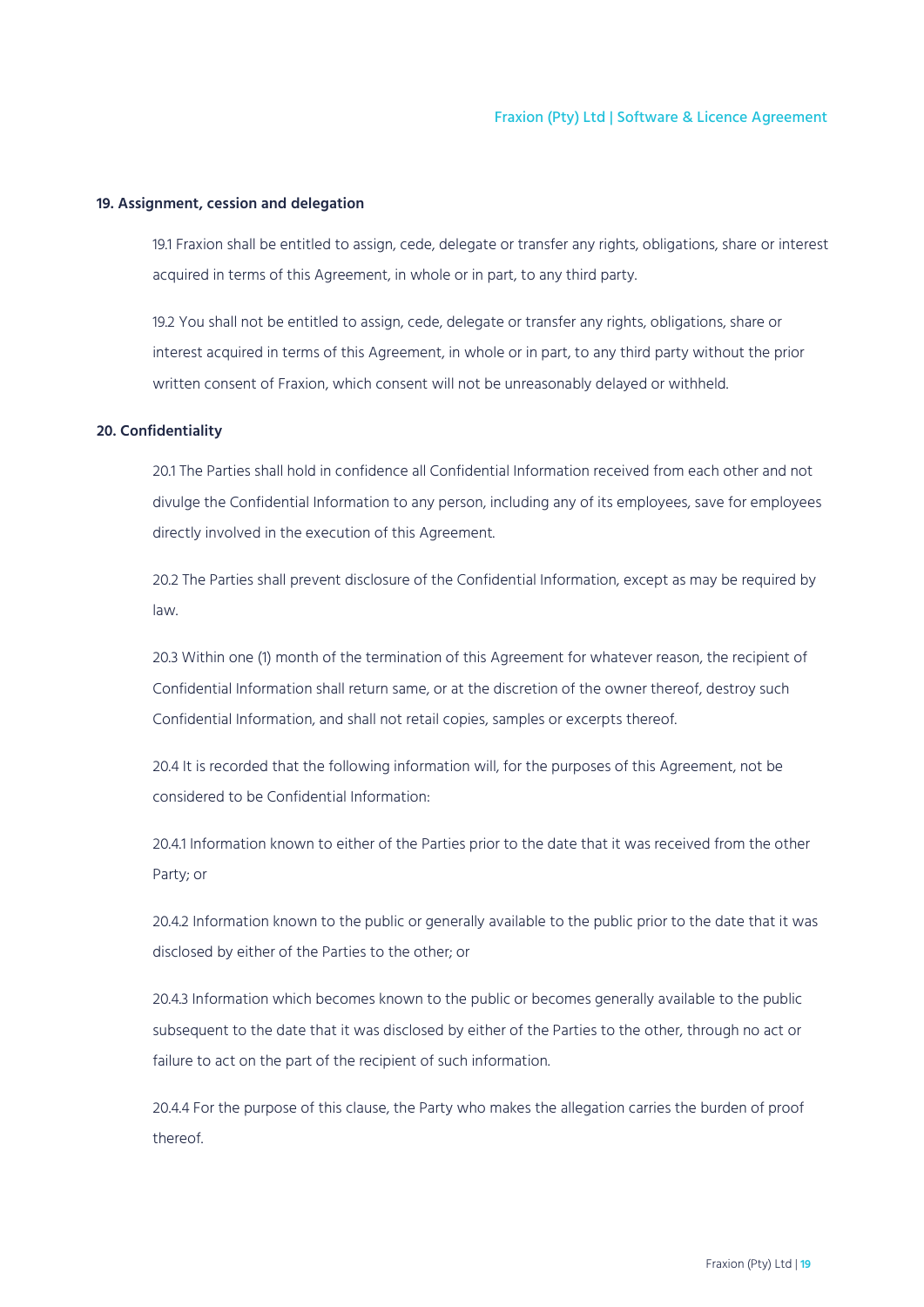## <span id="page-19-0"></span>**Annexure A**

## <span id="page-19-1"></span>**Fraxion maintenance and support agreement**

## <span id="page-19-2"></span>**1. Introduction**

1.1 Fraxion has developed and is currently licensing the use of the Software to you by way of a Licence Agreement; and

1.2 You wish to obtain the Services of Fraxion to support the Software so licensed and Fraxion agrees to provide such services to you at your Premises, on the terms set out in this Agreement; and

1.3 Whereas this Maintenance and Support Agreement forms part of the Licence Agreement. The terms defined in the Licence Agreement will also apply to this Maintenance and Support Agreement.

**Now therefore** the Parties are entering into this Agreement to record the terms and conditions of the Services as follows:

## <span id="page-19-3"></span>**2. Definitions**

2.1 Unless the contrary is clearly indicated, the following words and/or phrases used in this Agreement shall have the following meaning:

2.2 "your Equipment" shall mean the computer hardware, operating system, supporting software and network infrastructure designated by you from time to time;

2.3 "Licence Agreement" / "Licence" shall mean the Licence Agreement entered into between you and Fraxion on the Commencement Date in terms of which Fraxion granted to you a non-transferable and non-exclusive right to use the Software and Software Documentation and to which this Agreement forms Annexure A;

2.4 "Premises" shall mean the venue where Fraxion will be installing the Software for use by you and rendering the Services to you situated as set out on the purchase order for the Services;

2.5 "Services" shall mean the services to be provided to you in terms of Clause 8 of this Agreement;

2.6 "Services Fee" means the fees payable by you to Fraxion for services rendered in terms of this Agreement and which are detailed in the Purchase Order in terms of which the Software licence was purchased.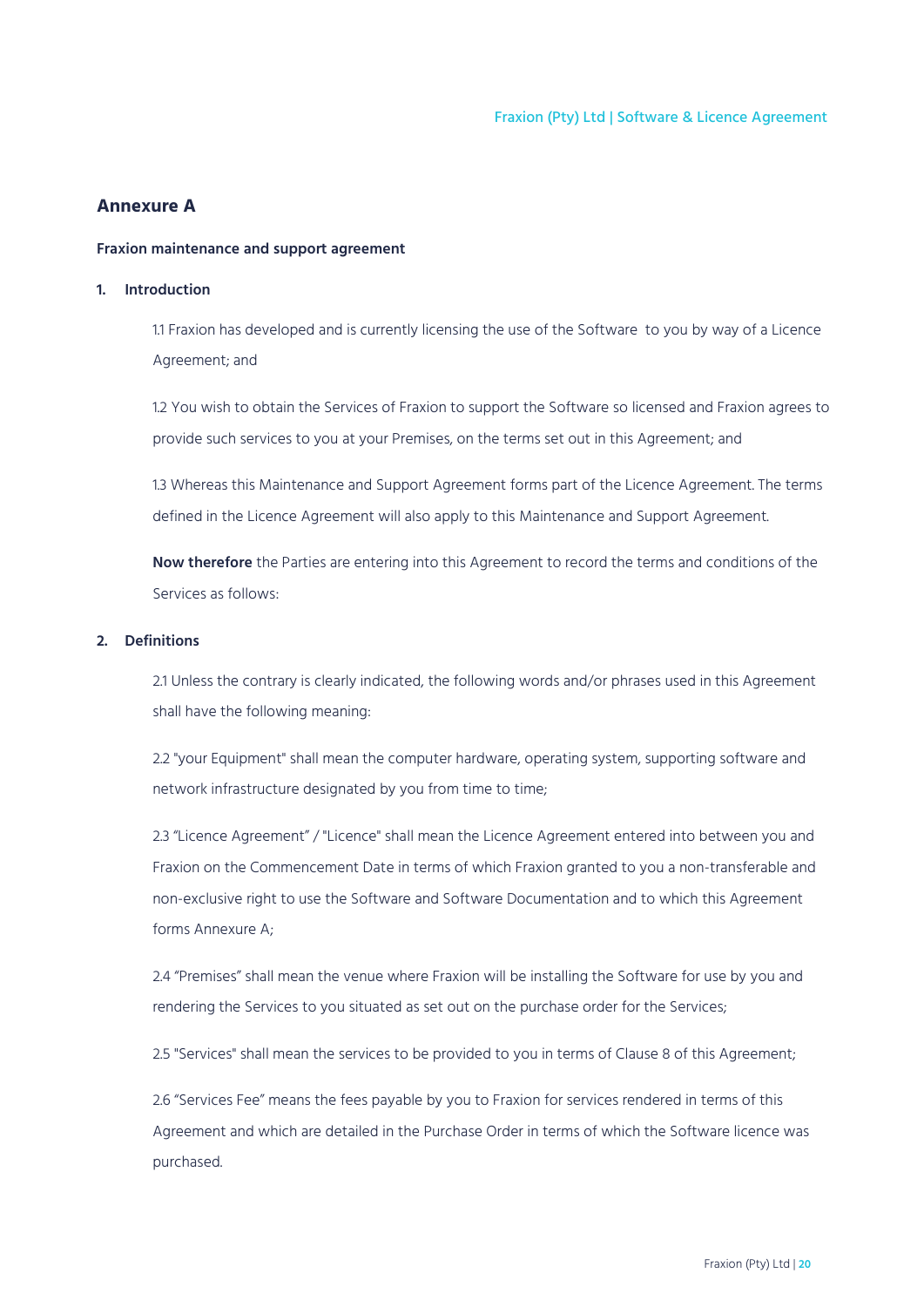2.7 "Severity Levels " shall mean:

2.7.1 Severity 1 - Critical Business Impact: The installed Software fails so that there is a complete loss of service or resources for which no workaround (including a manual workaround) exists and your work cannot reasonably continue;

2.7.2 Severity 2 - Serious Business Impact: The installed Software is causing significant or degraded loss of your service or resources. A major product flaw, or a minor product flaw without a workaround (including a manual workaround);

2.7.3 Severity 3 - Some Business Impact: The installed Software causes minor loss of your service or resources (in other words some users can work). A product flaw with a workaround (including a manual workaround);

2.7.4 Severity 4 – Minor Business Impact: Your work is not being impeded at this time, and most of the users can use the Software. Information is requested or reported, or an isolated problem has occurred;

## <span id="page-20-0"></span>**3. Appointment**

3.1 You hereby appoint Fraxion as your exclusive service provider, with effect from the Commencement Date to render the Services as set out in this Agreement and Fraxion hereby accepts this appointment.

## <span id="page-20-1"></span>**4. Commencement and duration**

4.1 This Agreement shall commence upon the Commencement Date and will continue in force for a minimum compulsory period of 1 (one) year and thereafter shall automatically be extended for further periods of 1 (one) year on the same terms and conditions set out herein, unless terminated earlier by you giving 30 (thirty) days written notice of termination, or in accordance with the provisions of clause 12 or in terms of any law;

4.2 For the avoidance of doubt, should you choose not to renew the Agreement you will receive no support or upgrades of any kind for the Software.

## <span id="page-20-2"></span>**5. Payment**

5.1 In consideration of the Services rendered by Fraxion to you, you shall pay to Fraxion the applicable Service Fees detailed in the Purchase Order in terms of which the Software was purchased.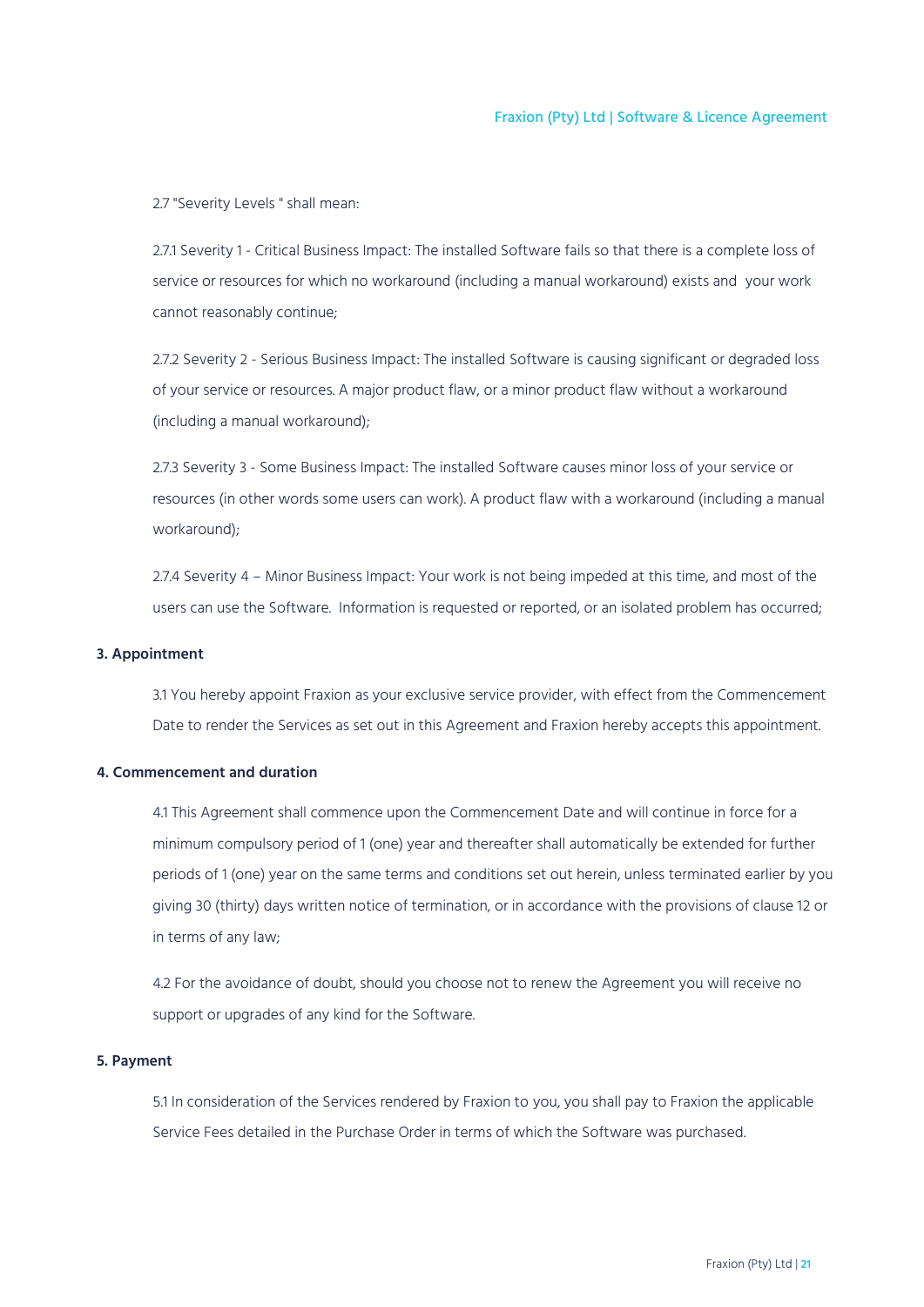5.2 The Service Fee is exclusive of VAT and any other statutory levies, taxes and imposts as may be levied, which additional amounts, including disbursements shall, if applicable, be borne by you.

5.3 You shall pay to Fraxion all fees for the Services rendered within 30 (thirty) days following receipt of an original invoice by you, in full, without any right of set-off or deduction. All fees, plus VAT, shall be payable in South African Rand (ZAR) to Fraxion. The payment of the fees shall be made by direct transfer into the bank account of Fraxion, which bank details shall be stipulated on the invoice to you.

5.4 Any amount due and owing by you to Fraxion shall carry interest reckoned at the Prime Rate plus 4% (four percent) from the due date until payment thereof has been received by Fraxion in full. For the purposes of this clause, the Prime Rate shall mean the prime bank overdraft rate as charged by Standard Bank Limited to its corporate customers in respect of overdraft facilities, calculated and compounded monthly in arrear, as certified by any manager of such bank whose appointment and authority shall not be necessary to prove.

5.5 Fraxion reserves the right to increase its Service Fees. Fraxion will provide you with 30 (thirty) days advance written notification of any increase in its Service Fees. For the avoidance of any doubt, such increase shall be at Fraxion's sole and absolute discretion.

#### <span id="page-21-0"></span>**6. Rights and obligations of the parties**

6.1 Fraxion, shall, with effect from the completion of the installation of the Software and after the Commencement Date, render the Services in accordance with this Agreement.

6.2 You shall undertake to provide and maintain remote access to Fraxion to the live Software server on the Premises at all times, and you shall ensure that at all times, your staff working on the Fraxion system are suitably trained.

### <span id="page-21-1"></span>**7. Services**

7.1 Fraxion shall provide you with:

7.1.1 telephone and remote support to an authorised representative, during normal working hours (08h30 to 17h00) on Business Days for issues listed under clause 7.1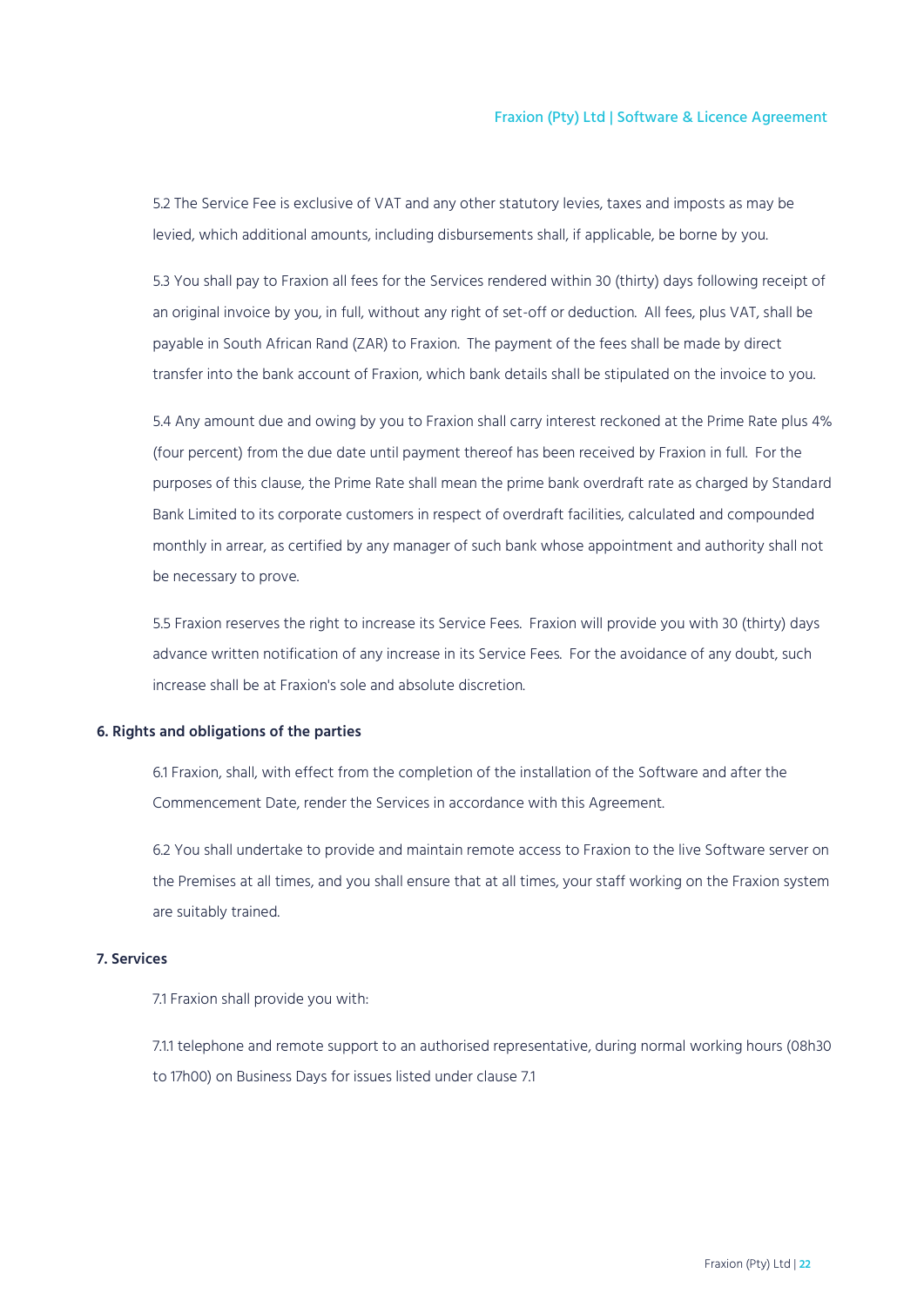7.1.2 upgrades or any bug fix releases of the Software as and when same are made generally available. For the avoidance of any doubt, this will only include the Software component, and any services with regards to installing the Software shall be charged for on a time and material basis by Fraxion;

7.1.3 on-site support with regards to Severity 1 and 2 issues, or remote support if applicable; and

7.1.4 the elimination of any system bugs or defects in the Software which adversely affects the use of the Software as described in the Project Charter;

7.2 Fraxion may at its sole and absolute discretion, provide you with services that are not expressly included in Clause 7.1. These services will be charged by Fraxion on a time and material basis. These services shall include but are not limited to:

7.2.1 on-site support for issues that are not Severity 1 and 2;

7.2.2 additional support services that may be needed by you due to the changes made to other peripheral software and hardware affecting the Software that was not affected by Fraxion. This includes upgrades or any changes to all software with which the Software integrates (including the operating system);

7.2.3 the removal of the Software from your premises to another premises designated by you;

7.2.4 data backup retrieval and restoration (rectification of lost or corrupted data arising for any reason other than as a result of Fraxion's own negligence);

7.2.5 on site remedial maintenance during normal working hours, in respect of business related problem calls or error in your setup, or in the case of Severity 3 and 4 issues;

7.2.6 organisational measures such as definition and configuration of parameters of specific business flows, which includes any organisational change affecting lines or approval limits;

7.2.7 inspection of and changes to the Software configuration in your environment, for example extensions of partitions and database configurations; and

7.2.8 system tuning after system changes and extensions, where such changes or extensions have been implemented by third parties.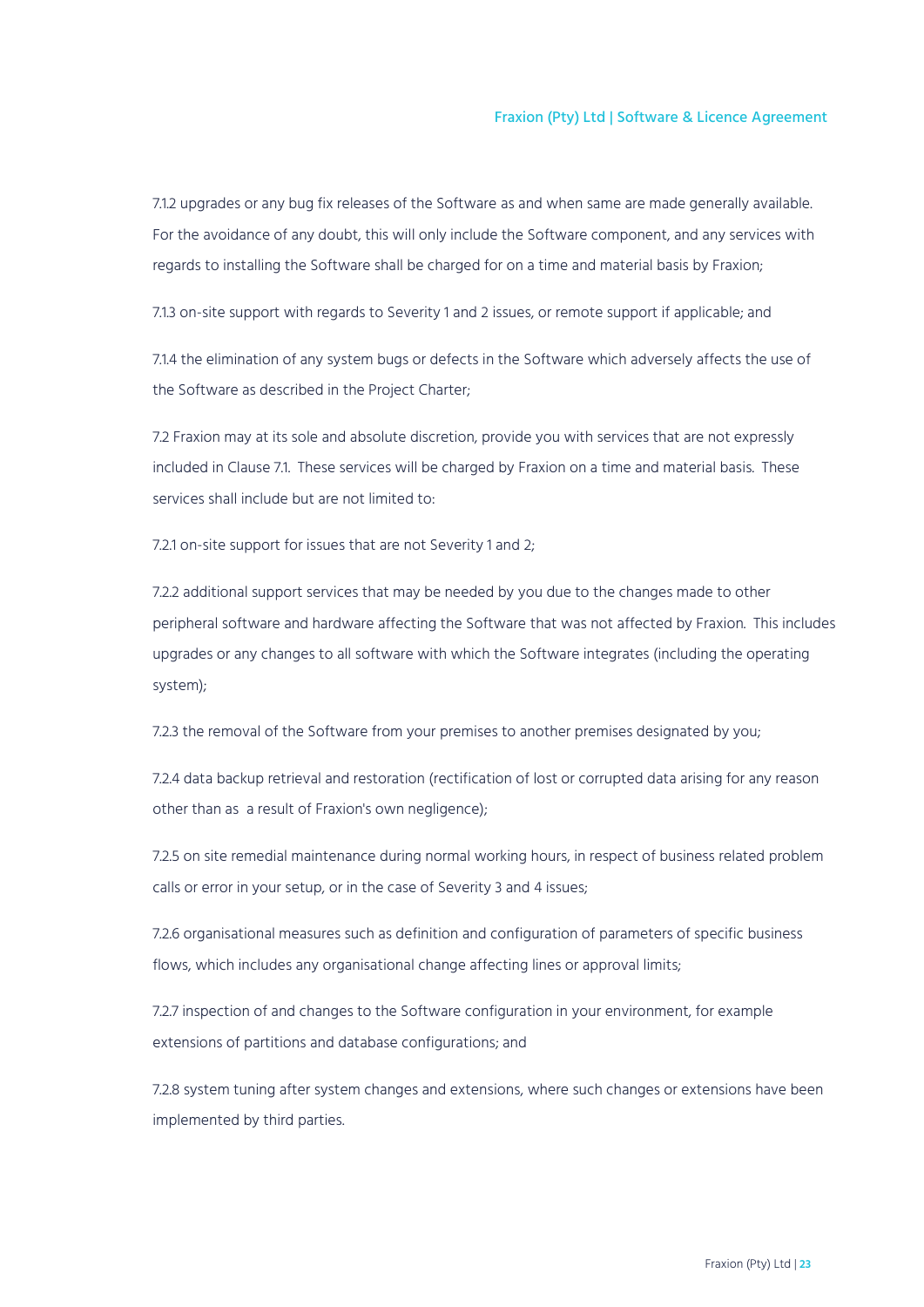7.2.9 support of any other licensed material other than the Software licensed to you, accessories, attachments, machines, peripheral equipment, systems or other devices not supplied by Fraxion;

7.2.10 support services of any changes, alterations, additions, modifications or variations, not performed by Fraxion, to the Software;

7.2.11 attendance to faults caused by using the Software outside design or other specifications or outside the provisions laid down in any Software Documentation supplied with the Software to you;

7.2.12 diagnosis and/or rectification of problems not directly associated with the Software; and

7.2.13 repairs or replacements necessitated by accidental damage, operator errors, abnormal operating conditions, the connection of unauthorised peripheral equipment, improper use, misuse, neglect or abuse of the Software, assistance on hardware usage or service calls necessitated by causes external to the Software such as failures in the hardware on which the Software is operational.

## <span id="page-23-0"></span>**8. Procedure for upgrades**

8.1 At regular stages Fraxion will require you to upgrade their Software to the latest version of the Software, in order for Fraxion to continue to provide the Services.

8.2 Although there will not be any additional licence fee for any upgrades to the Software, there will be a services cost associated with the upgrade.

8.3 If a specific problem has been rectified in a new version of the Software, and you choose not to upgrade the Software and then require that specific problem fix, you will pay separately for such development.

8.4 Fraxion does not guarantee that they will continue indefinitely to provide support for old versions of the Software.

## <span id="page-23-1"></span>**9. Procedure for requesting services**

9.1 You will, whenever you require Fraxion to perform the Services as set out in Clauses 7.1 and 7.2 of this Agreement, follow the procedure set out below:

9.1.1 you will inform Fraxion of any faults or problems in or in respect of the Software within 24 (twentyfour) hours of such fault or problem having been discovered and will, should on-site access be required,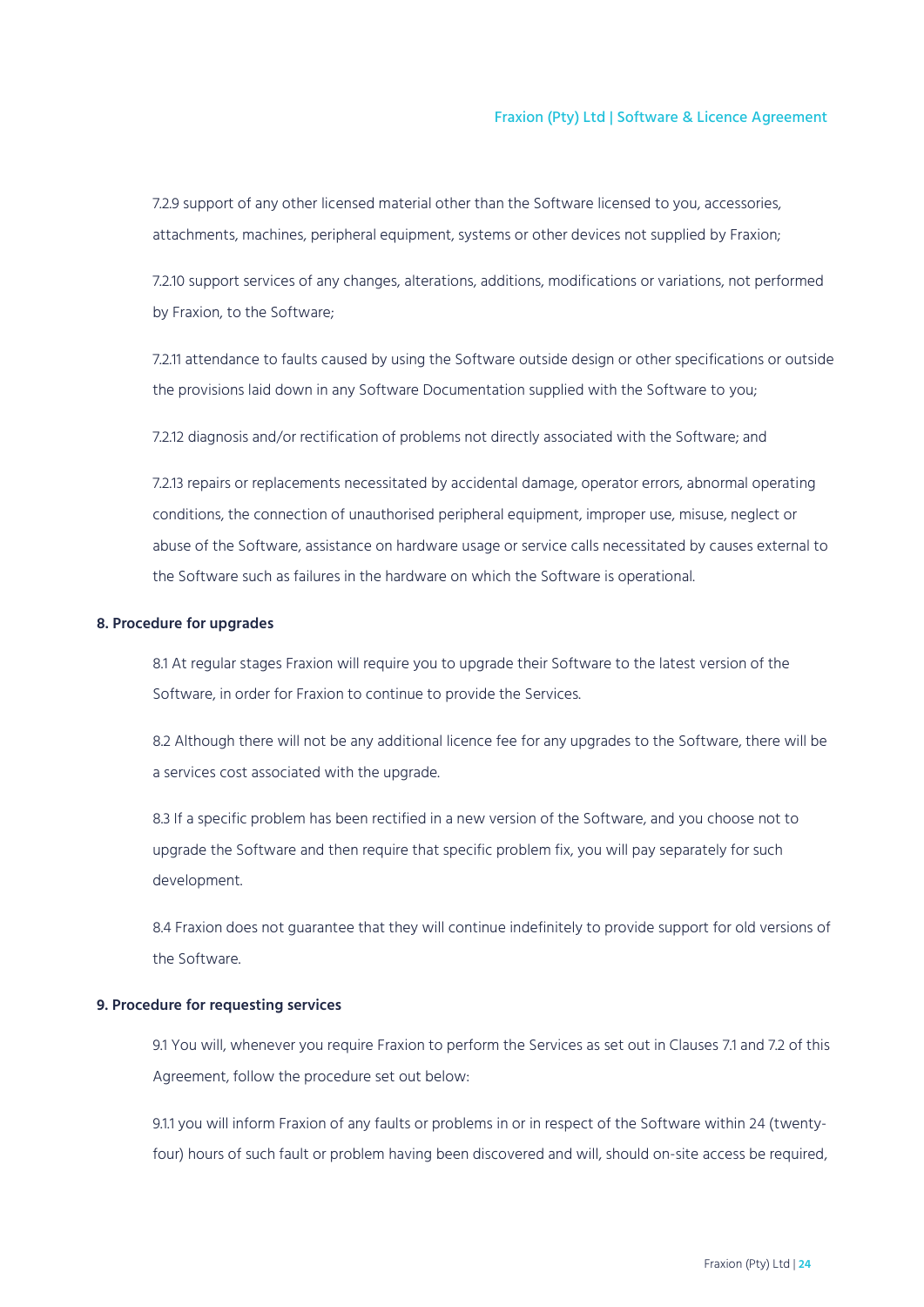provide Fraxion's personnel with reasonable access to your Equipment on which the Software is operating, upon arrival of the personnel of Fraxion at the Premises;

9.12 you will appoint a representative(s) who is/are authorised to request Services. You may replace your authorised representative(s) from time to time by Notice to Fraxion;

9.1.3 Fraxion shall not be required to provide Services unless requested to do so by your representative(s);

9.1.4 your authorised representative(s) shall furnish Fraxion with a Notice in requesting the Services of Fraxion;

9.1.5 you shall provide, at you own cost, such material and information as may be required by Fraxion to render the Services, which material shall include but not be limited to magnetic media, reference manuals, hardware, the requirement to remove any customer database offsite and the like; and

9.1.6 Fraxion's personnel will endeavour to resolve the problem immediately. Should Fraxion's personnel not be able to resolve the problem immediately, Fraxion shall give you an estimate of how long the problem may take to resolve. Fraxion shall keep you informed of the progress of problem resolution by means of Fraxion's then current standard progress report schedule.

## <span id="page-24-0"></span>**10. Intellectual property**

10.1 You acknowledge:

10.1.1 that existing and future Intellectual Property rights in and to the Software and Software Documentation inclusive of inventions, Know-How, Copyright and Confidential Information including source code shall at all times vest in Fraxion;

10.1.2 that any enhancements, modifications or improvements made by Fraxion to the Software will be owned by Fraxion;

10.1.3 that the Software was developed and designed by Fraxion and shall acknowledge this in all your dealings by including, inter alia, reference to Fraxion as the developer and the designer in all written documentation and/or verbal communications relating to the Software and Software Documentation;

10.1.4 that Fraxion is entitled to sell or transfer in whatsoever manner any and all of the Intellectual Property vested in Fraxion or any of its rights or obligations under this Agreement;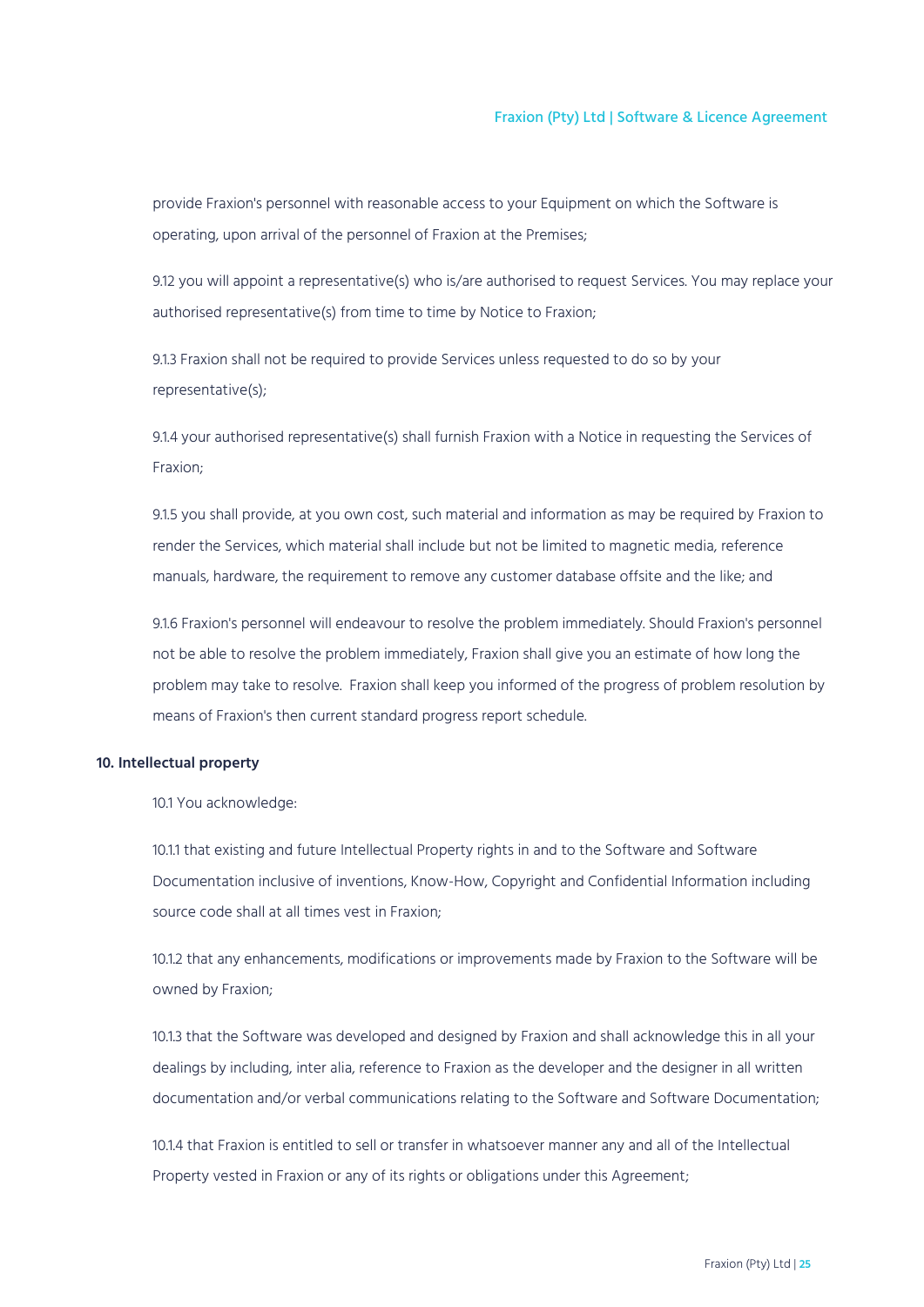10.1.5 You shall not at any time in any way question and/or dispute the ownership of Fraxion of any such Intellectual Property and undertake not to infringe or prejudice any rights of Fraxion in and to the Software or Software Documentation.

10.1.6 All Intellectual Property developed by Fraxion during the course of this Agreement shall belong to Fraxion.

#### <span id="page-25-0"></span>**11. Limitation of liability**

11.1 Fraxion gives no warranties and makes no representations regarding the Software or Software Documentation and accordingly shall not be bound by any warranty, representation or other communication not specifically recorded herein. Fraxion provides the Software "as is" and "as available" and does not warrant or guarantee that the Software will at all times be free of errors or interruptions, be always available, fit for any purpose, not infringe any third party rights, be secure and reliable, or will conform to your delivery timeline requirements.

11.2 You shall be responsible for the consequences of the use of the Software and the Software Documentation. To the extent permitted by law, Fraxion shall not be liable for any indirect or consequential loss, damage, cost or expense of any kind whatever, whether arising under contract, delict or otherwise, including without limitation, for loss of data, loss of profits or of contracts, loss of operation time and loss of goodwill. To the extent that a competent court or tribunal finally determines, notwithstanding the limitation contained in this clause, that Fraxion is liable to you for any damages, Fraxion's liability to you for any damages howsoever arising shall be limited to the amounts paid by you under this Agreement in consideration for the Software during the immediately preceding 12 (twelve) month period.

## <span id="page-25-1"></span>**12. Breach and termination**

12.1 Should either party

12.1.1 Commit any breach of their warranties and/or representations and/or undertakings in terms of this Agreement and/or any other terms and/or conditions hereof, such breach not being due to force majeure, and fail to remedy such breach within a period of ten (10) days after receipt of written notice requiring it to do so; or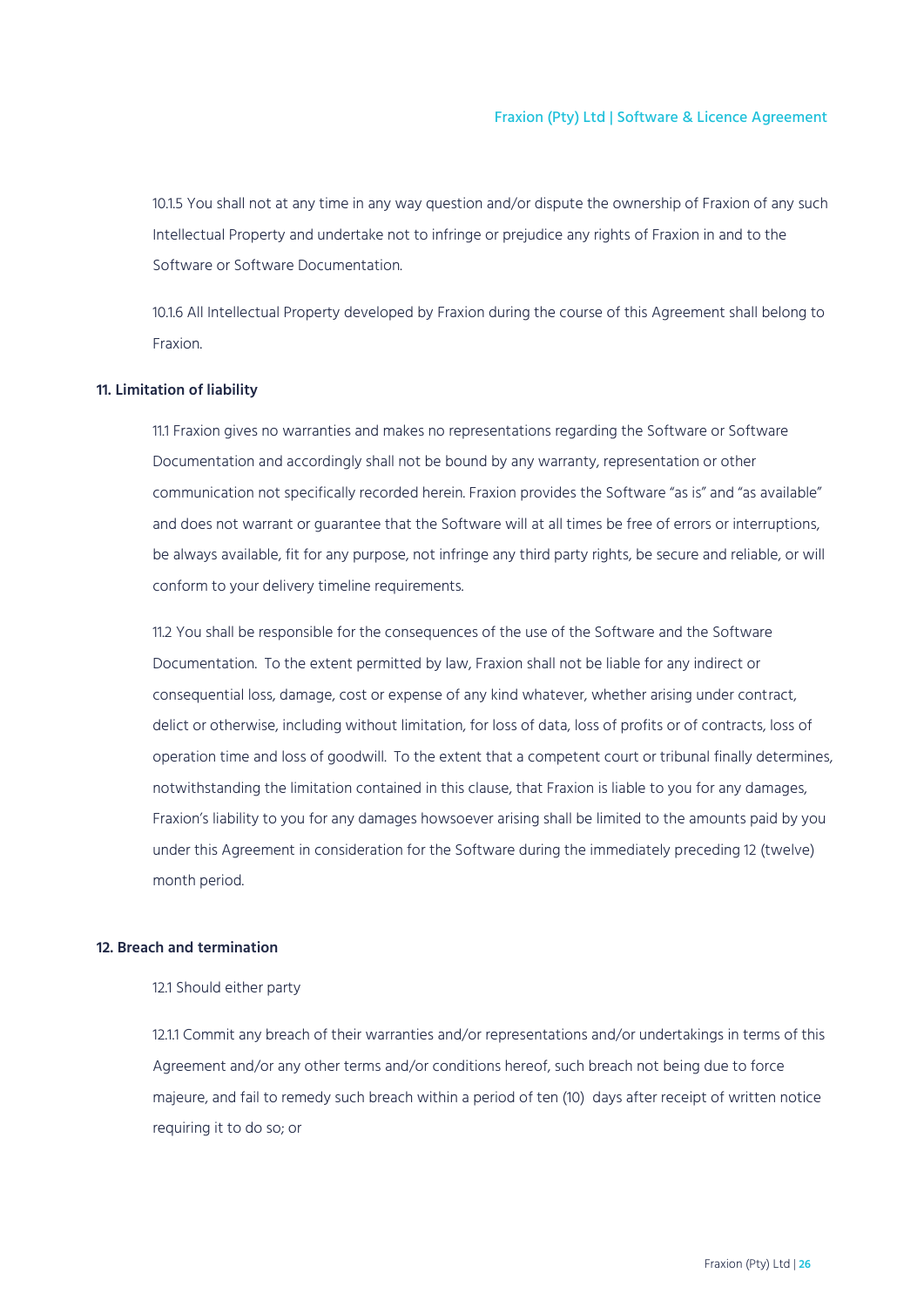12.1.2 Commit an act of insolvency and/or be placed under liquidation or judicial management, whether provisionally or finally

12.2 then in all or any such events, the/any other party shall be entitled, without prejudice to any other claims which it may have, to prematurely terminate this agreement without prior notice other than the notice required in the case of clause 12.1 provided that:

12.2.1 this Agreement may not be cancelled unless the breach complained of is a material breach which goes to the root of this Agreement;

12.2.2 any such termination shall be without prejudice to any other rights or remedies which the innocent party may have in law, including the right to damages.

12.2.3 Notwithstanding cancellation or termination of this Agreement for whatever reason, any provisions contemplated to continue after termination of this Agreement shall be deemed to have survived the termination of the Agreement, which provisions shall include, without limitation, any outstanding payment obligations, duties of confidentiality and all rights to Intellectual Property.

12.3 This Agreement shall automatically terminate upon termination of the Licence Agreement.

## <span id="page-26-0"></span>**13. Confidentiality**

13.1 The Parties shall hold in confidence all Confidential Information received from each other and not divulge the Confidential Information to any person, including any of its employees, save for employees directly involved with the execution of this Agreement.

13.2 The Parties shall prevent disclosure of the Confidential Information, except as may be required by law.

13.3 Within one (1) month after the termination of this Agreement, for whatever reason, the recipient of Confidential Information shall return same or at the discretion of the original owner thereof, destroy such Confidential Information, and shall not retain copies, samples or excerpts thereof.

13.4 It is recorded that the following information will, for the purpose of this Agreement, not be considered to be Confidential Information: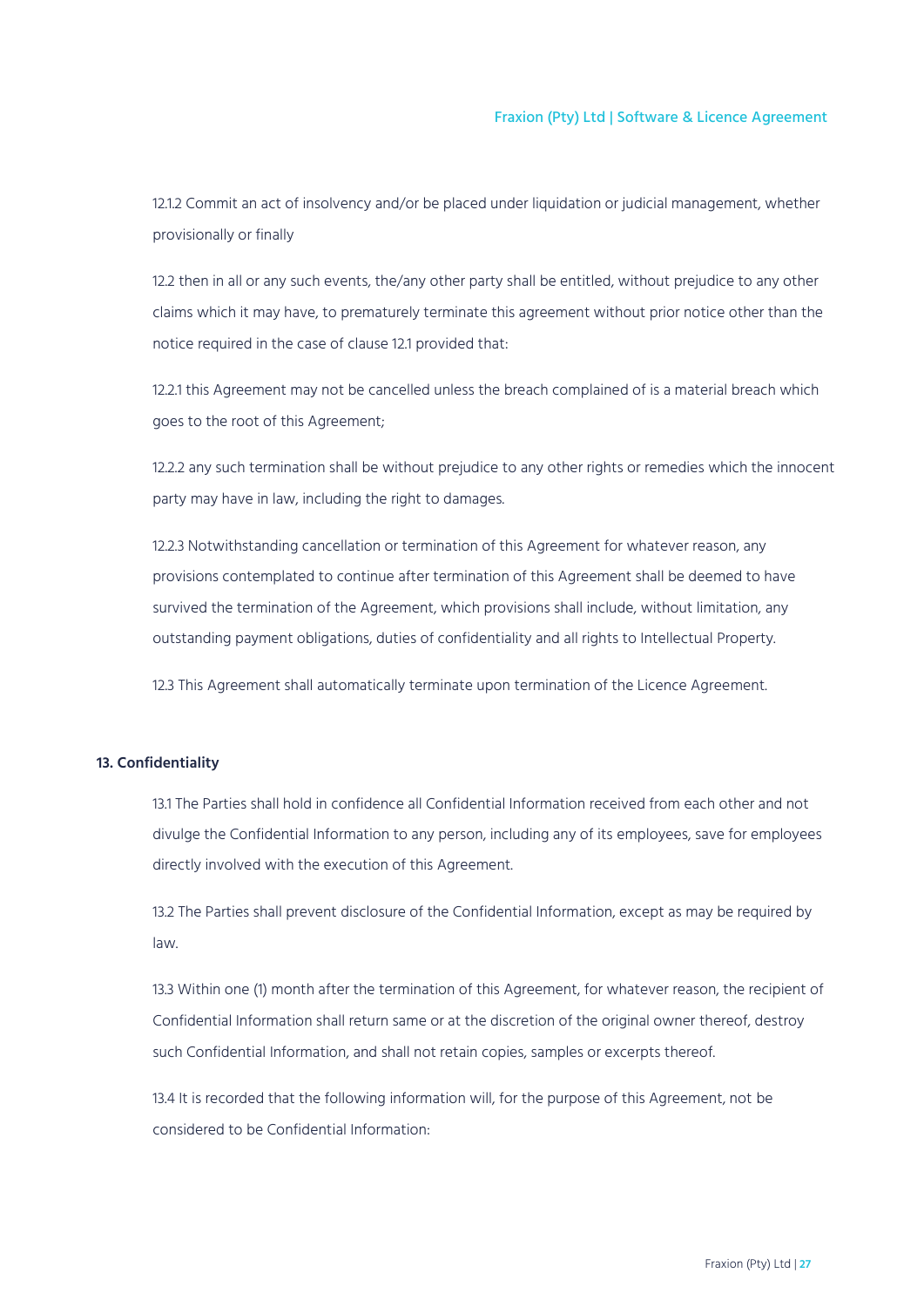13.5 information known to either of the Parties prior to the date that it was received from the other Party; or

13.5.1 information known to the public or generally available to the public prior to the date that it was disclosed by either of the Parties to the other; or

13.5.2 information which becomes known to the public or becomes generally available to the public subsequent to the date that it was disclosed by either of the Parties to the other, through no act or failure to act on the part of the recipient of such Information; or

13.5.3 information which either of the Parties, in writing, authorises the other to disclose.

13.6 For the purpose of this clause, the Party who makes the allegation carries the burden of proof thereof.

## <span id="page-27-0"></span>**14. Publicity**

Fraxion shall be entitled to publish any announcement of this transaction through any of the media and shall be entitled, from time to time, to publish notification of the existence of this Agreement in any list indicating the identity of customers of Fraxion utilising the Software.

## <span id="page-27-1"></span>**15. Force majeure**

15.1 Neither of the Parties shall be liable for a failure to perform any of its obligations insofar as it proves:

15.1.1 that the failure was due to an impediment beyond its control;

15.1.2 that it could not reasonably be expected to have taken the impediment and its effects upon the party's ability to perform into account at the time of the conclusion of this Agreement; and

15.1.3 that is could not reasonably have avoided or overcome the impediment or at least its effects.

15.2 An impediment, as aforesaid, may result from events such as the following, this enumeration not being exhaustive:

15.2.1 war, whether declared or not, civil war, civil violence, riots and revolutions, acts of sabotage;

15.2.2 natural disasters such as violent storms, cyclones, earthquakes, tidal floods, destruction by lightning;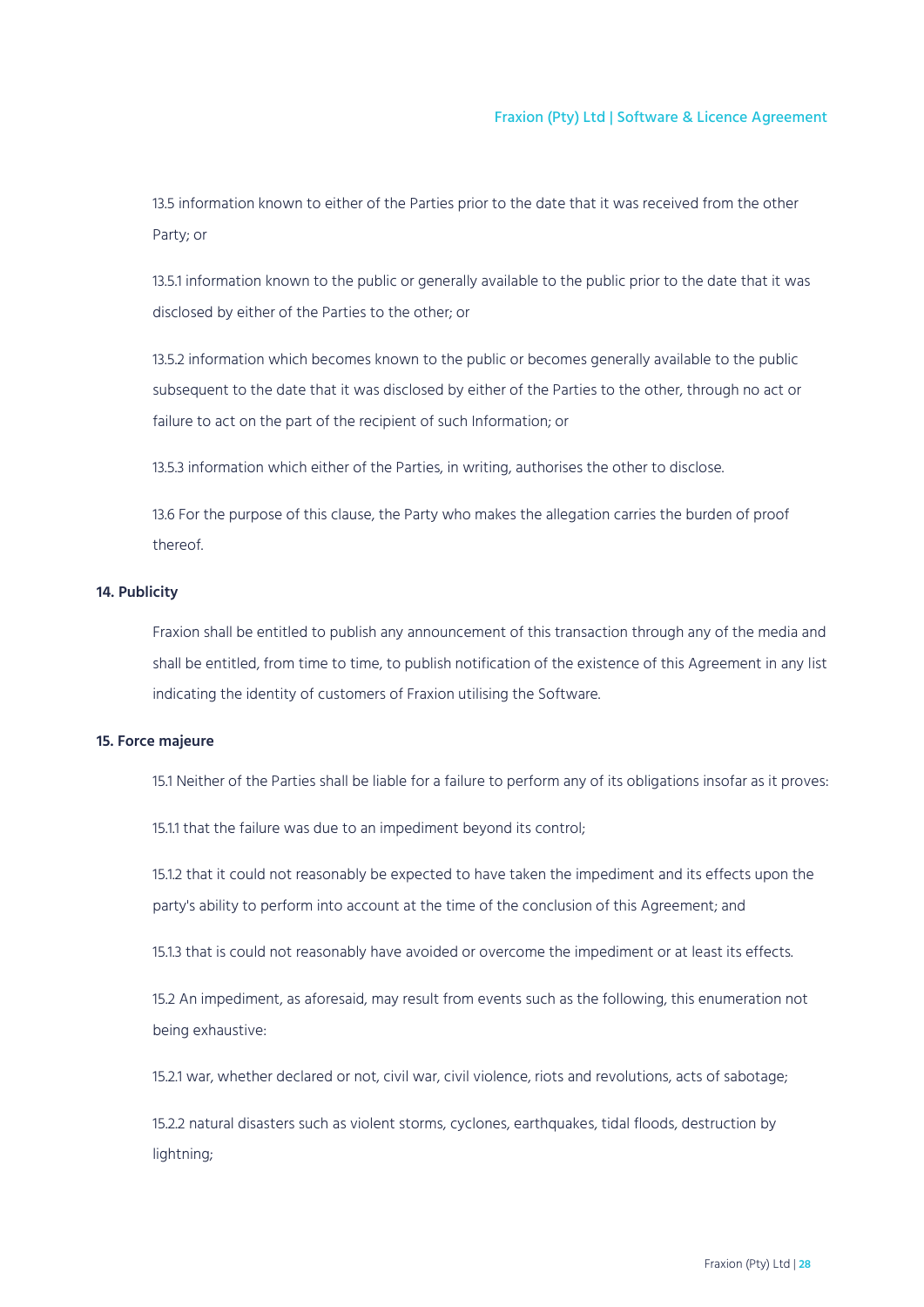15.2.3 explosions, fires, destruction of machines, factories and of any kind of installation;

15.2.4 boycotts, strikes and lock-outs of all kinds, go-slows, occupation of factories and premises and work stoppages;

15.2.5 acts of authority, whether lawful or unlawful, apart from acts from which the party seeking relief has assumed the risk by virtue of any other provisions of this Agreement.

15.3 For the purposes of this clause "impediment" does not include lack of authorisations, licences, permits or approvals necessary for the performance of this Agreement and to be issued by the appropriate public authority.

15.4 Relief from liability for non-performance by reason of the provisions of this clause shall commence on the date upon which the party seeking relief gives Notice of the impediment relied upon and shall terminate on the date upon which such impediment ceases to exist; provided that if such impediment continues for a period of more than sixty (60) days either of the Parties shall be entitled to terminate this Agreement.

## <span id="page-28-0"></span>**16. Assignment, cession and delegation**

16.1 Fraxion shall be entitled to assign, cede, delegate or transfer any rights, obligations, share or interest acquired in terms of this Agreement, in whole or in part, to any third party.

16.2 You shall not be entitled to assign, cede, delegate or transfer any rights, obligations, share or interest acquired in terms of this Agreement, in whole or in part, to any third party without the prior written consent of Fraxion, which consent will not be unreasonably delayed or withheld.

## <span id="page-28-1"></span>**17. Arbitration**

17.1 The Parties shall first use reasonable endeavours to resolve any disputes that may arise under this Agreement through good faith negotiations. This entails one of the Parties inviting the other in writing to meet, either in person or by means of telephone or video conferencing facilities, and to attempt to resolve the dispute within 5 (five) Business Days from date of written invitation. In the event that such negotiations do not result in a mutually acceptable resolution within 5 (five) Business Days of the commencement thereof, the dispute shall be handled in accordance with clause 17.2.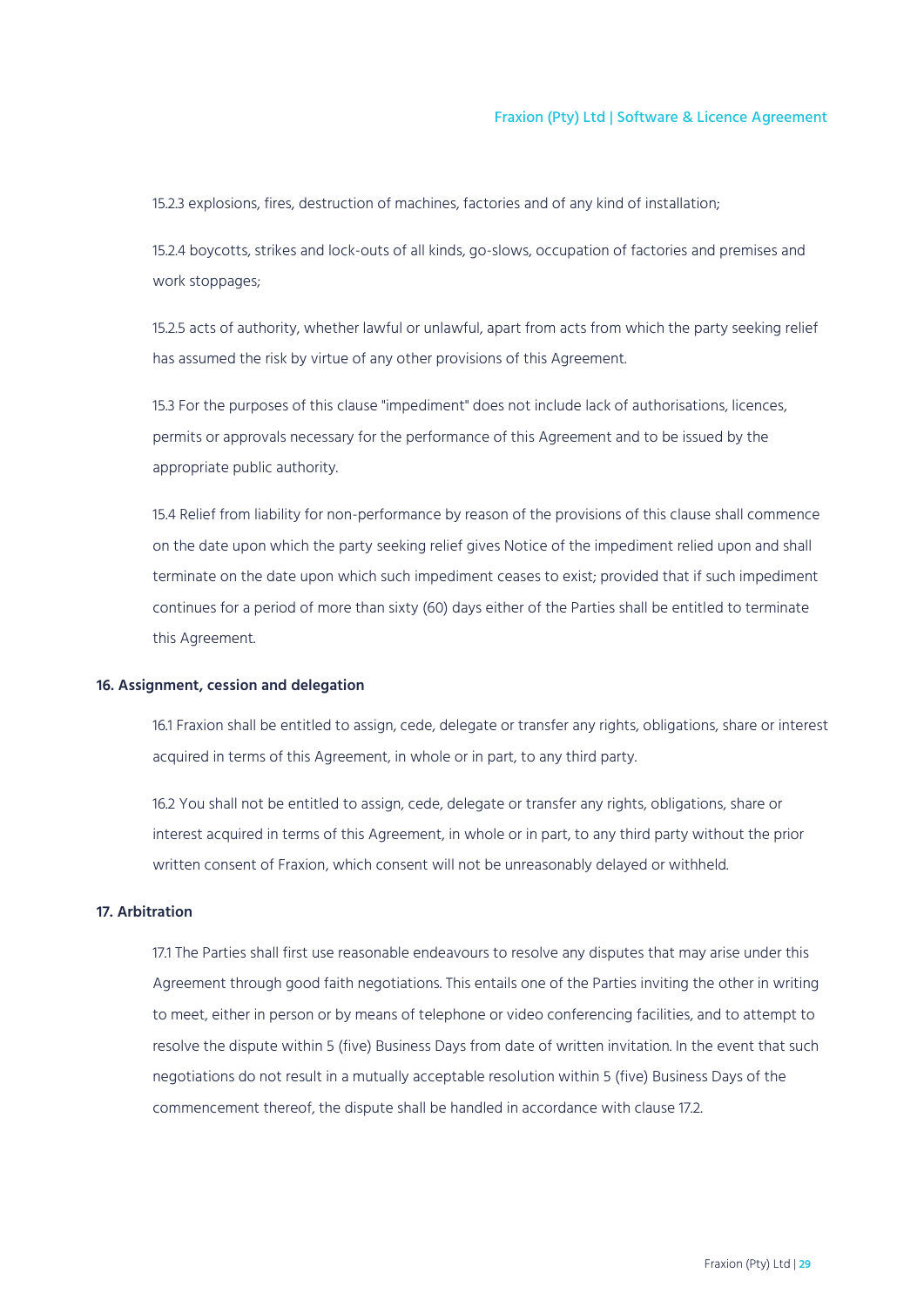17.2 Subject to clause 17.1, any dispute or difference arising out of or relating to this Agreement, its termination or cancellation shall be referred to arbitration and finally resolved in accordance with the rules of the Arbitration Foundation of Southern Africa. Such arbitration shall be held in Cape Town, and conducted in the English language before one arbitrator appointed in accordance with the said rules. Any award will be final and not subject to appeal. This agreement to arbitrate shall be enforceable in, and judgement upon any award may be entered in any court of any country having appropriate jurisdiction. A dispute shall be deemed to have arisen when either Party notifies the other Party in writing to that effect. These provisions shall not prevent either Party from approaching any court or other judicial forum in any country having appropriate jurisdiction to obtain timely interim or other relief in cases of urgency.

## <span id="page-29-0"></span>**18. Notices and domicilia**

18.1 Each of the Parties chooses domicilium citandi et executandi ("domicilium") for the purposes of the giving of any notice, the payment of any sum, the serving of any process and for any other purposes arising from this Agreement at their respective addresses set forth on the signed Purchase Order in terms of which the Software licence was purchased.

18.2 Each of the Parties shall be entitled from time to time, by written notice to the others to vary its domicilium to any other address within the Republic of South Africa which is not a post office box or poste restante.

18.3 Any notice given and any payment made by a Party to any of the others ("the addressee") which:

18.3.1 is delivered by hand during the normal business hours of the addressee at the addressee's domicilium for the time being shall be presumed, until the contrary is proved by the addressee, to have been received by the addressee at the time of delivery;

18.3.2 is posted by prepaid registered post from an address within the Republic of South Africa to the addressee at the addressee's domicilium for the time being shall be presumed, until the contrary is proved by the addressee, to have been received by the addressee on the 7TH (seventh) day after the date of posting.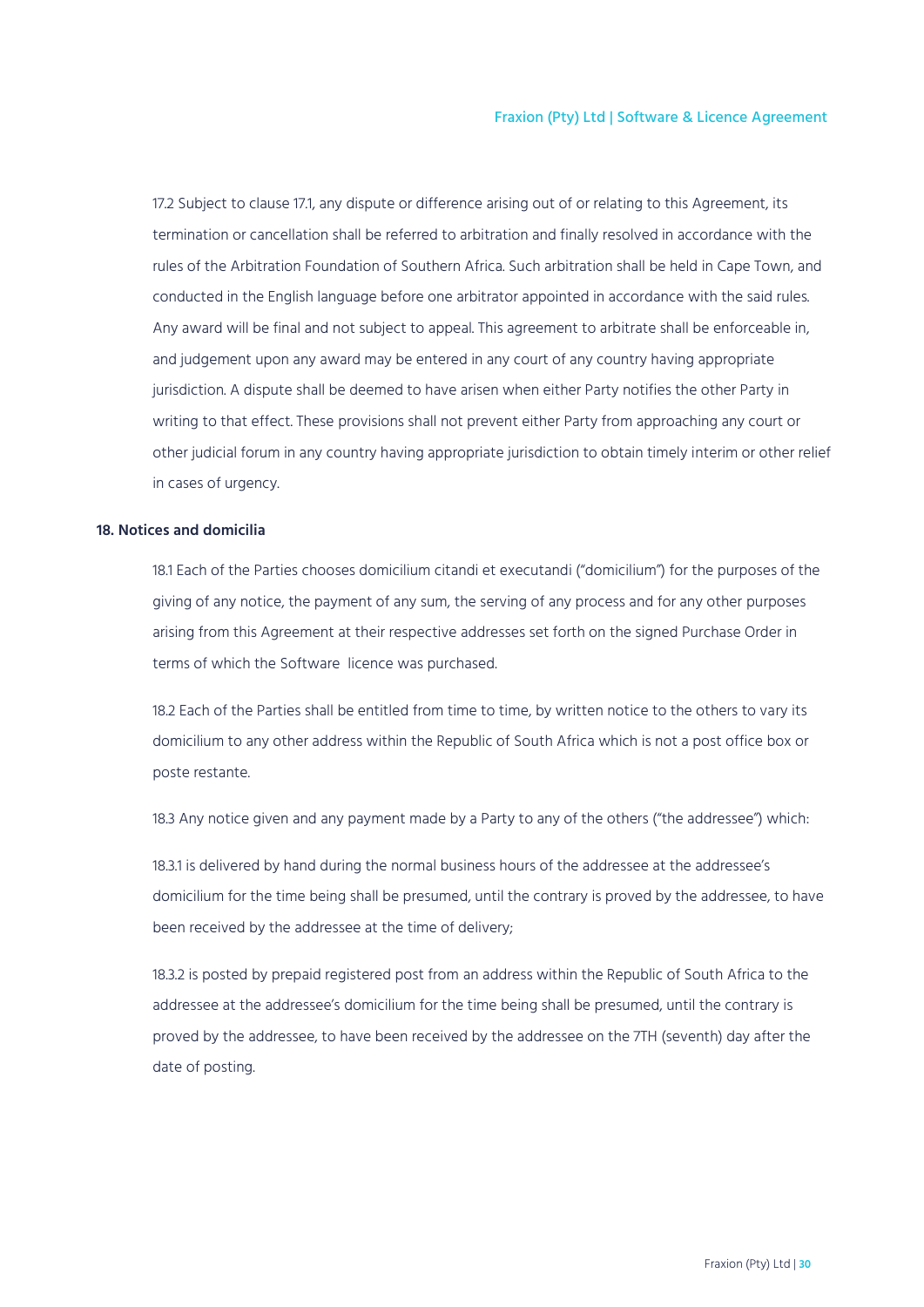18.4 Where, in terms of this Agreement any communication is required to be in writing, the term "writing" shall include communications by facsimile. Communications by facsimile shall, unless the contrary is proved by the addressee, be deemed to have been received by the addressee one hour after the time of transmission.

18.5 Notwithstanding the aforegoing, any notice or communication actually received by the executive director, chief operating officer, or senior management of a Party or a natural person that is Party to this Agreement, shall be a valid notice or communication for the purposes of this Agreement

## <span id="page-30-0"></span>**19. General**

19.1 This Agreement and any annexures hereto contains the entire agreement between the Parties in relation to the subject matter hereof.

19.2 No party shall have any claim or right of action arising from any undertaking, representation or warranty in relation to the subject matter hereof not included in this Agreement.

19.3 Fraxion reserves the right to amend this Agreement from time to time. Any new version of the Agreement will be displayed on our website together with the date on which it will become effective, which will never be less than 30 (thirty) days after the date on which it is first published. It is your obligation to visit our web site on a regular basis in order to determine whether any amendments have been made.

19.4 The amount due and payable by you to Fraxion in terms of this Agreement between us at any time, shall be determined and proved by a certificate signed by one of Fraxion's directors, whose appointment, qualification and authority need not be proved. Such certificate shall be deemed to be a liquid document for the purpose of obtaining summary judgment, provisional sentence and/or any other judgment against you,

19.5 No failure by a party to enforce any provision of this agreement shall constitute a waiver of such provision at any time in the future, nor shall a waiver of a subsequent breach of the effectiveness of the provision itself.

19.6 Insofar as more than one contract is entered into in this Agreement, each such contract shall be deemed to be divisible from the other(s) in all respects.